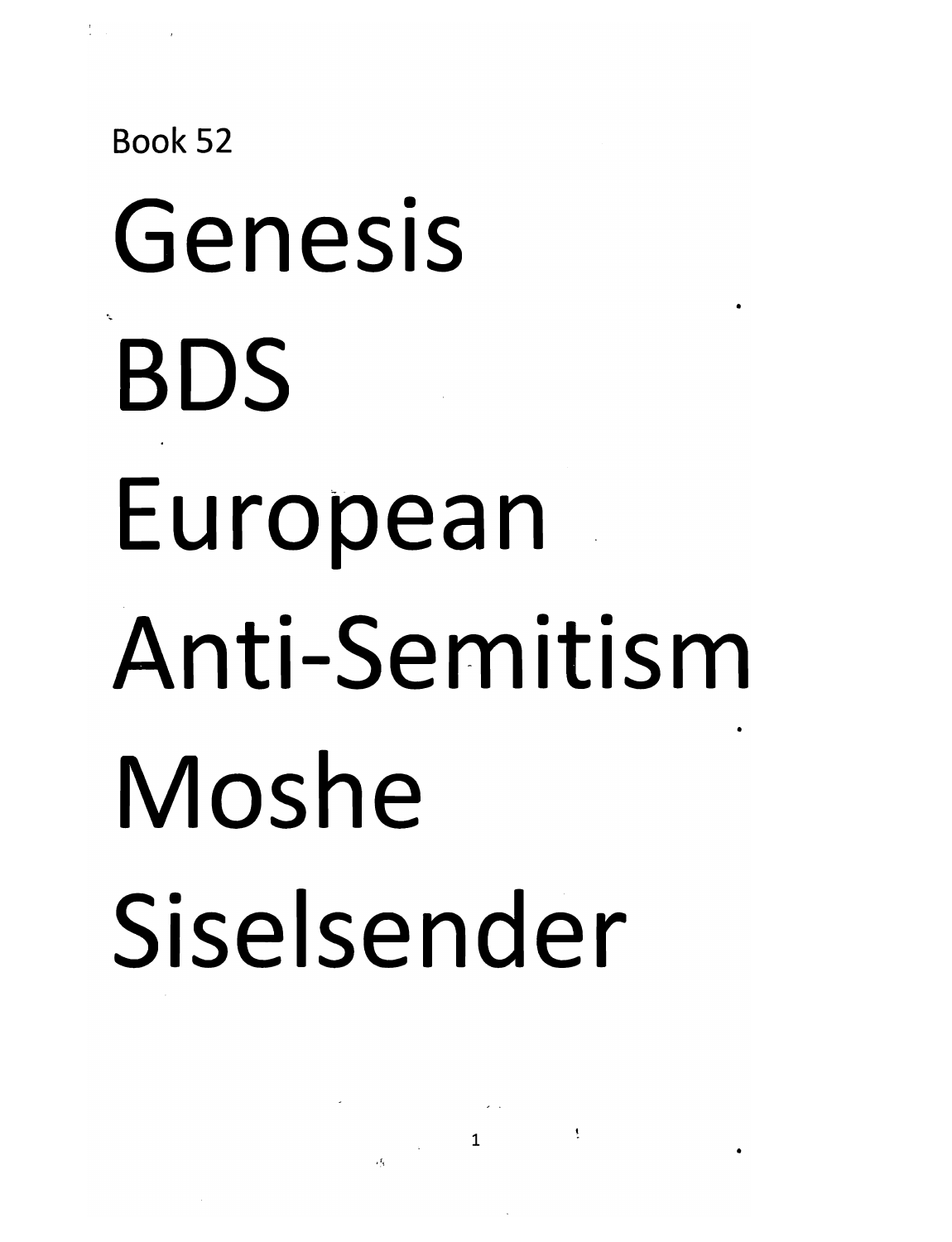# **ANTI-SEMITISM**

•

Any human who is honest and **is curious to discover the roots of the** New **Testament would**  compare the moral ethical **themes in the** New **Testament**  with the corresponding parallel • phrases in the Talmud. He would find that the phrases in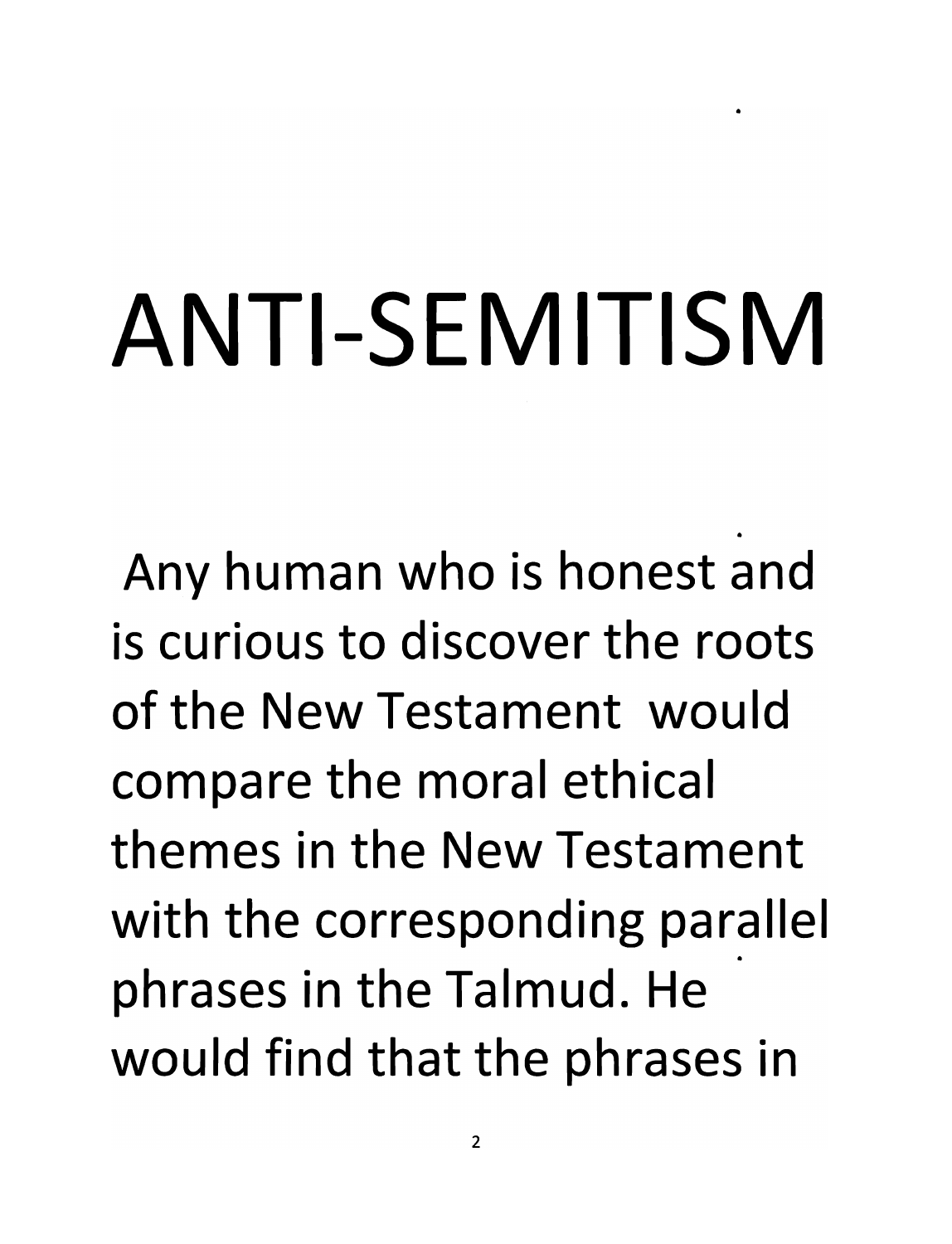**the New Testament are a**  carbon copy of the God given **moral standards in the Talmud.** 

Why then after 2000 years **have not Christians who seek**  and proclaim the truth acknowledge that the writers of **the New Testament borrowed**  all the sayings attributed to Jesus and the apostates -other than the divinity of Jesus and that the Jewish laws existing at **the time of Jesus were**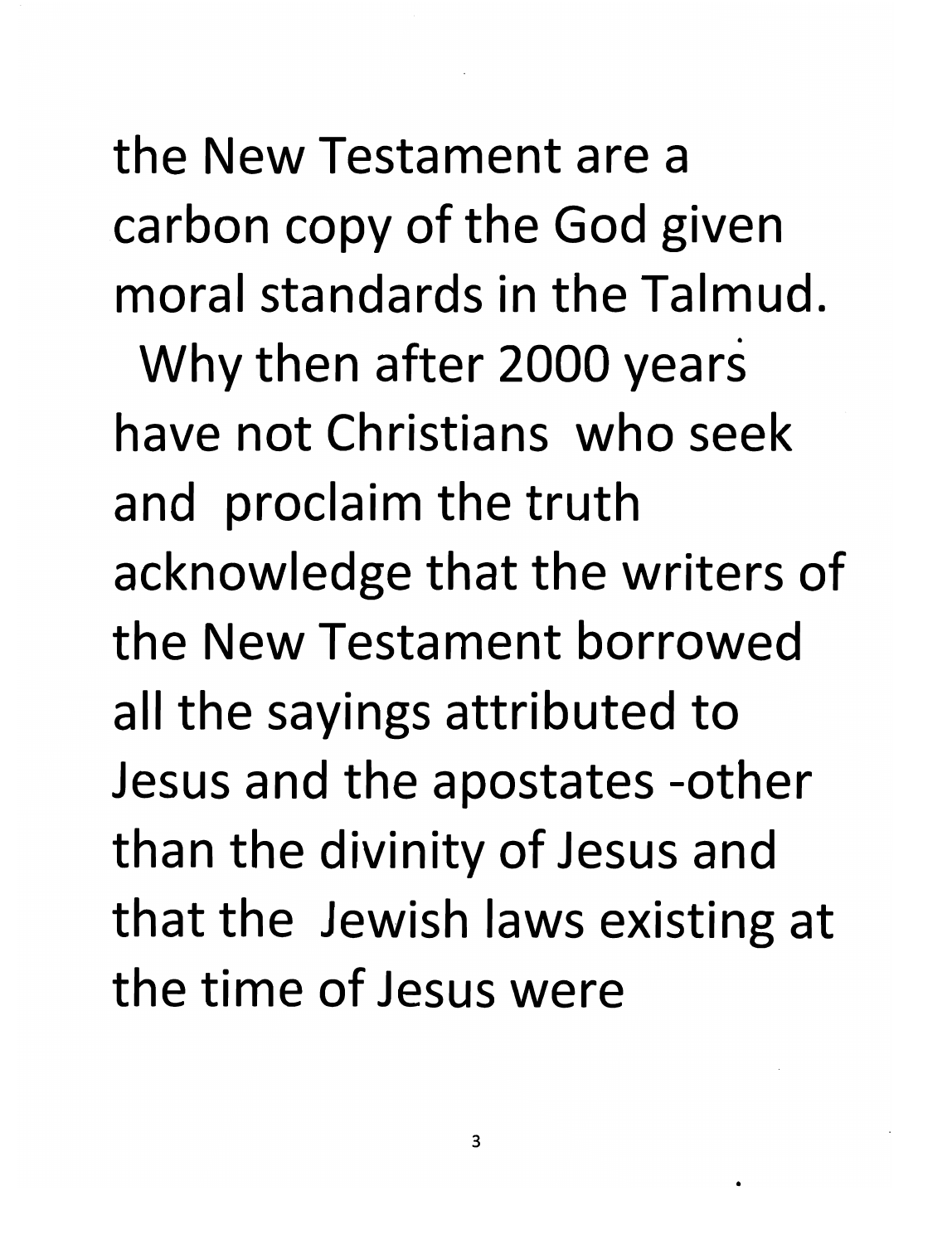abrogated once Jesus died**from the Talmud?** 

**The answer is that if that**  was accepted than what is left **in the** New **Testament?** 

The virgin immaculate birth the concept of the Father Son and Holy Ghost are all to be **found in the Middle Eastern**  and Eastern Mystery religions? Dyoneses is the Son of Zues for **the Greeks and he is the Son**  god for Jupetor the Roman· Father god. Both the Greeks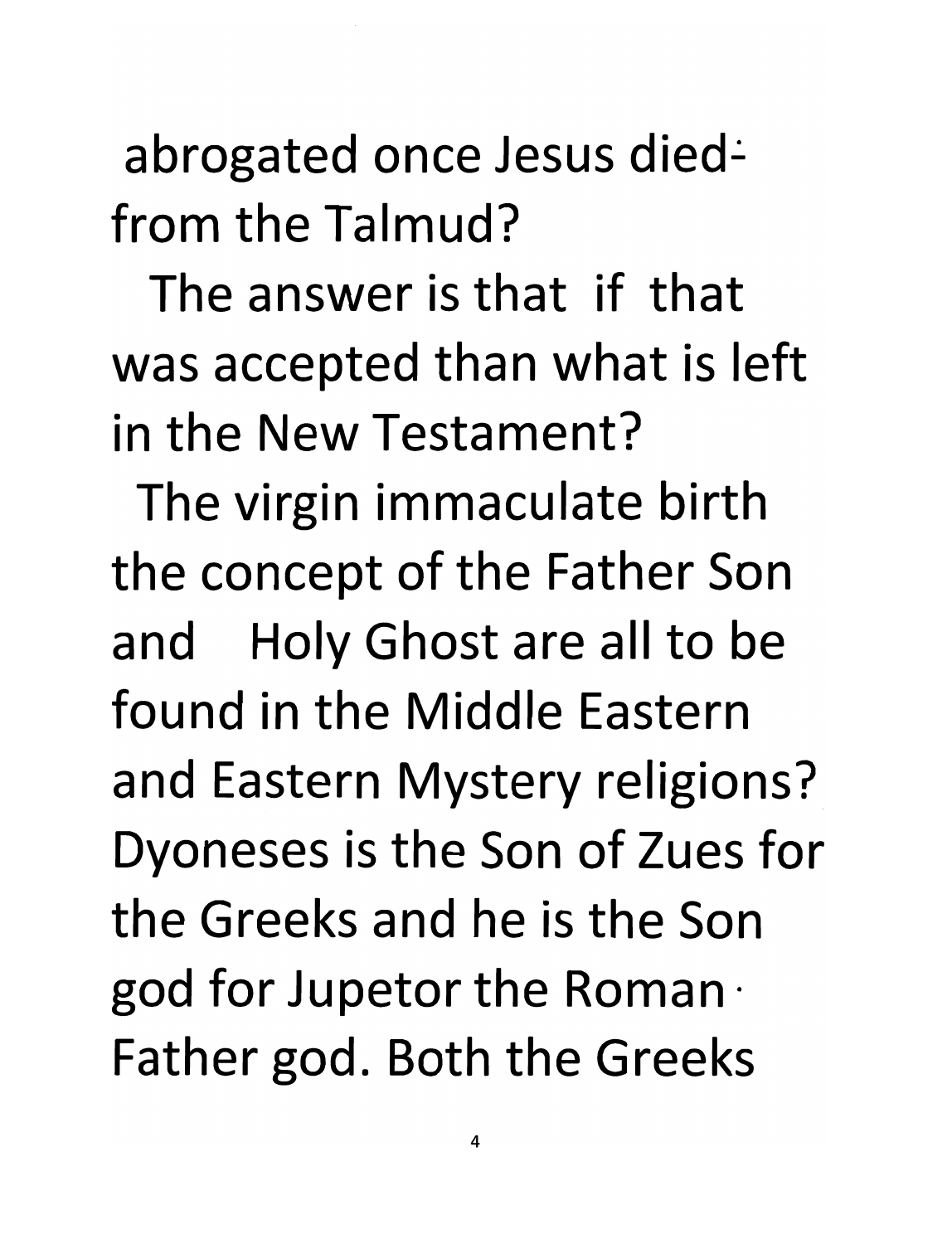**and Romans have a married mortal conceive in an**  immaculate conception. Dionosis preaches and threatens the status quo. He is **crucified. He is dead for three**  days. He rises from the dead and flies to heaven to join a pantheon of gods and goddesses.

Buddah is also the god son of the elephant god. His virgin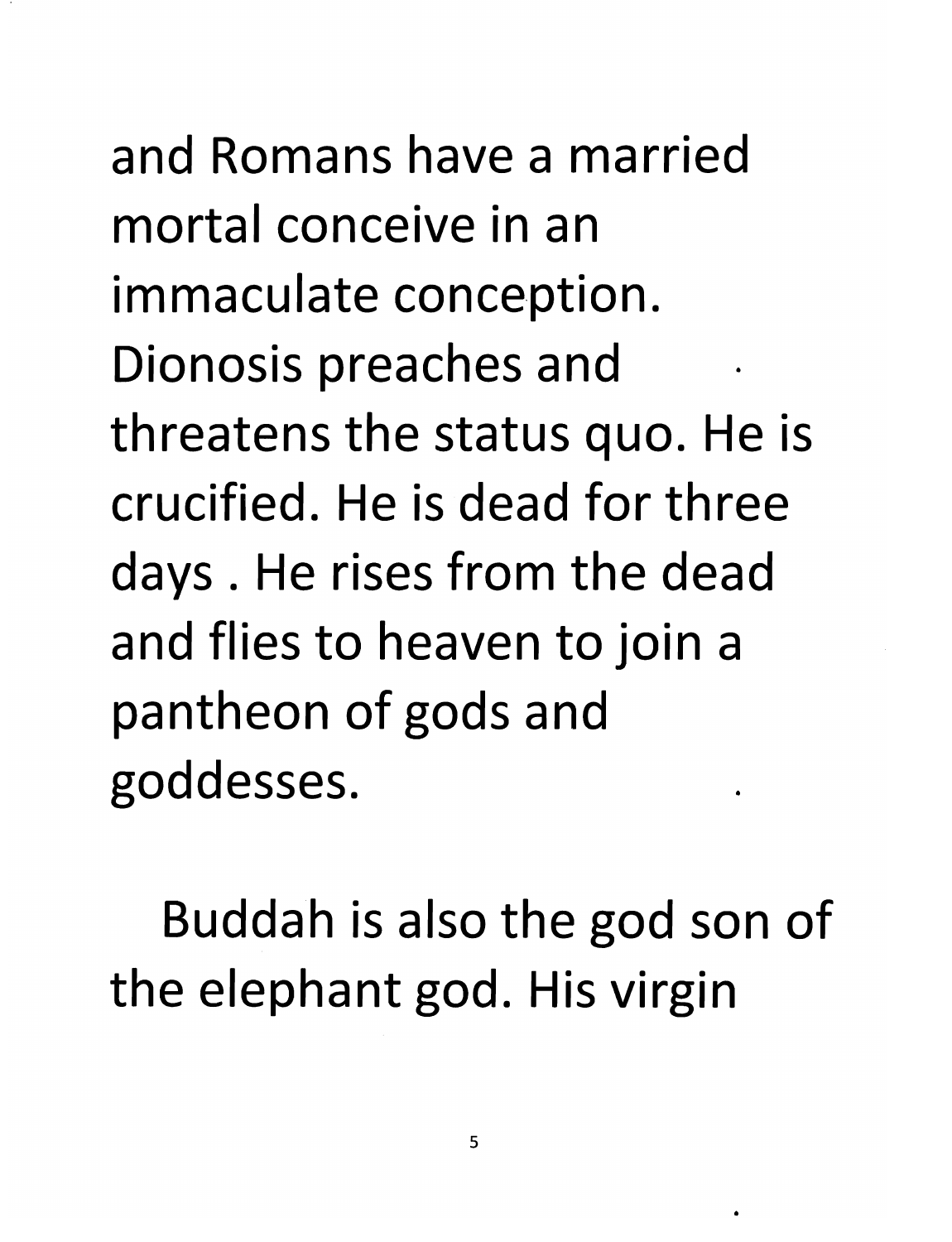mortal mother Maya conceives **in an immaculate conception.** 

The Babylonians had TAMUZ . The same story. Prophet Ezekiel 8:14 is torn apart that Jews worshipped **Tamuz.** 

Egyptians had Isis Meri a goddess who gives birth to Horus. Horus enrages the **a uthorities is crucified. He is**  dead three days. Then he rises **from the dead and flies to**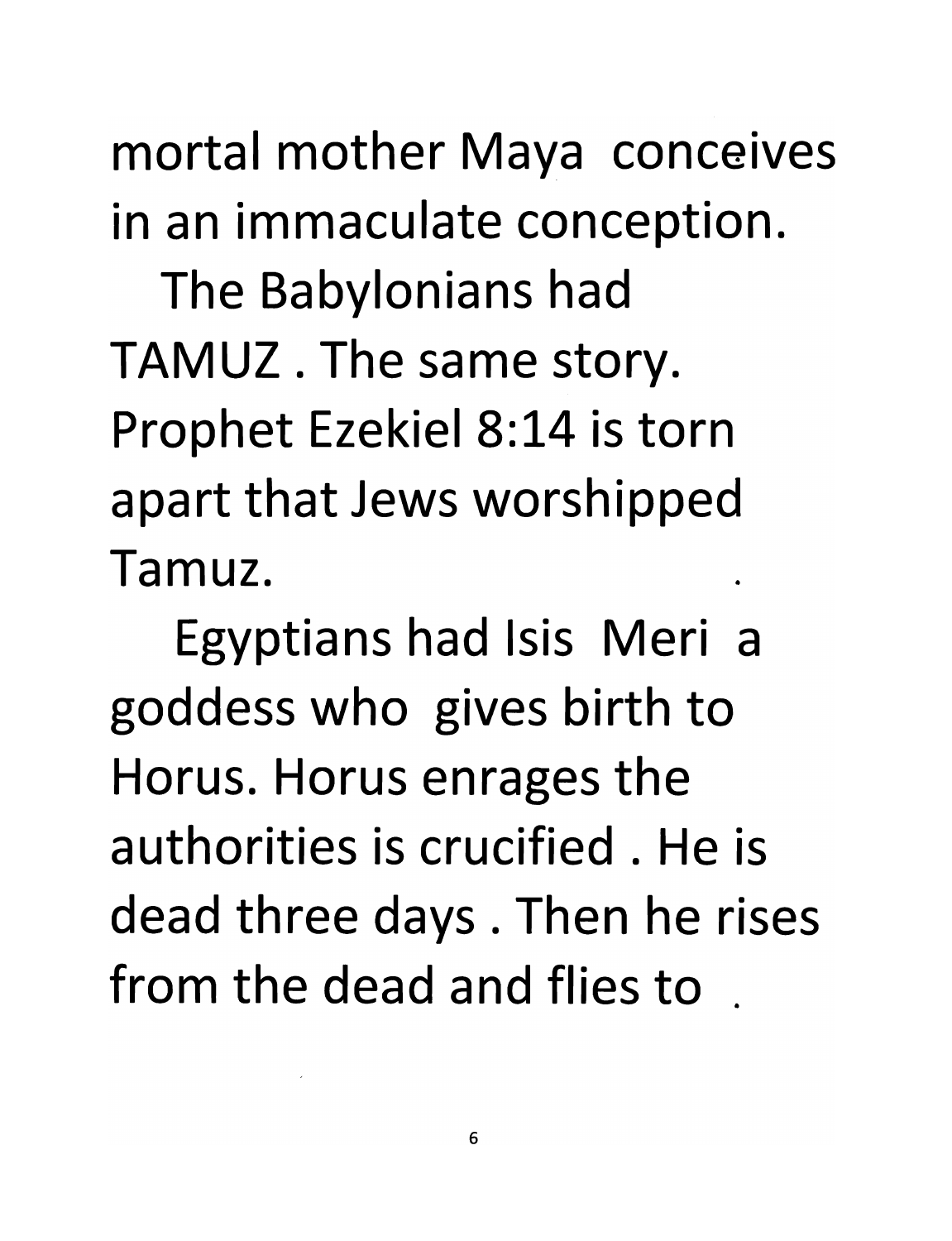heaven to join a pantheon of gods and goddesses.

**The Hindus have Karishna**  who has a similar life story..

All these half men half gods have a similar story.

**Thus if Christians would tell the truth that all the moral**  ethical concepts in the New **Testament come from the Talmud, what is left?** 

**Therfore the leaders made it**  their mission to paint the'fews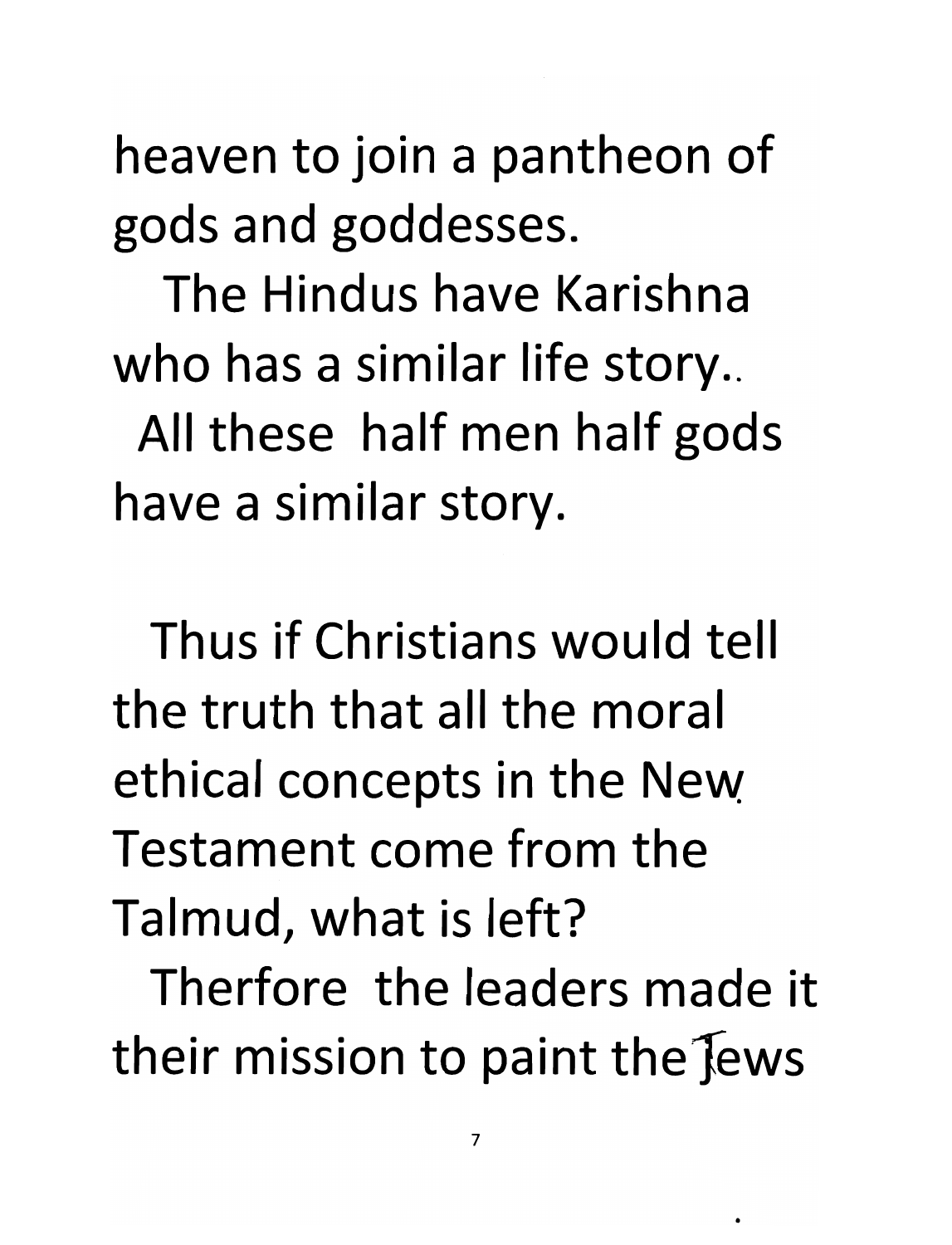**as the cursed Cain who wander**  all over the world because they refuse to accept that Jesus is **God. That is the reason there**  were so many burnings of the Talmud through out history. If **the Jewish Talmud did not exist**  • **there would be no need to**  explain.

**That is the root cause for**  theological Anti Semitism. **DBS Divestment Boycott and**  Sanction of the State of the Jew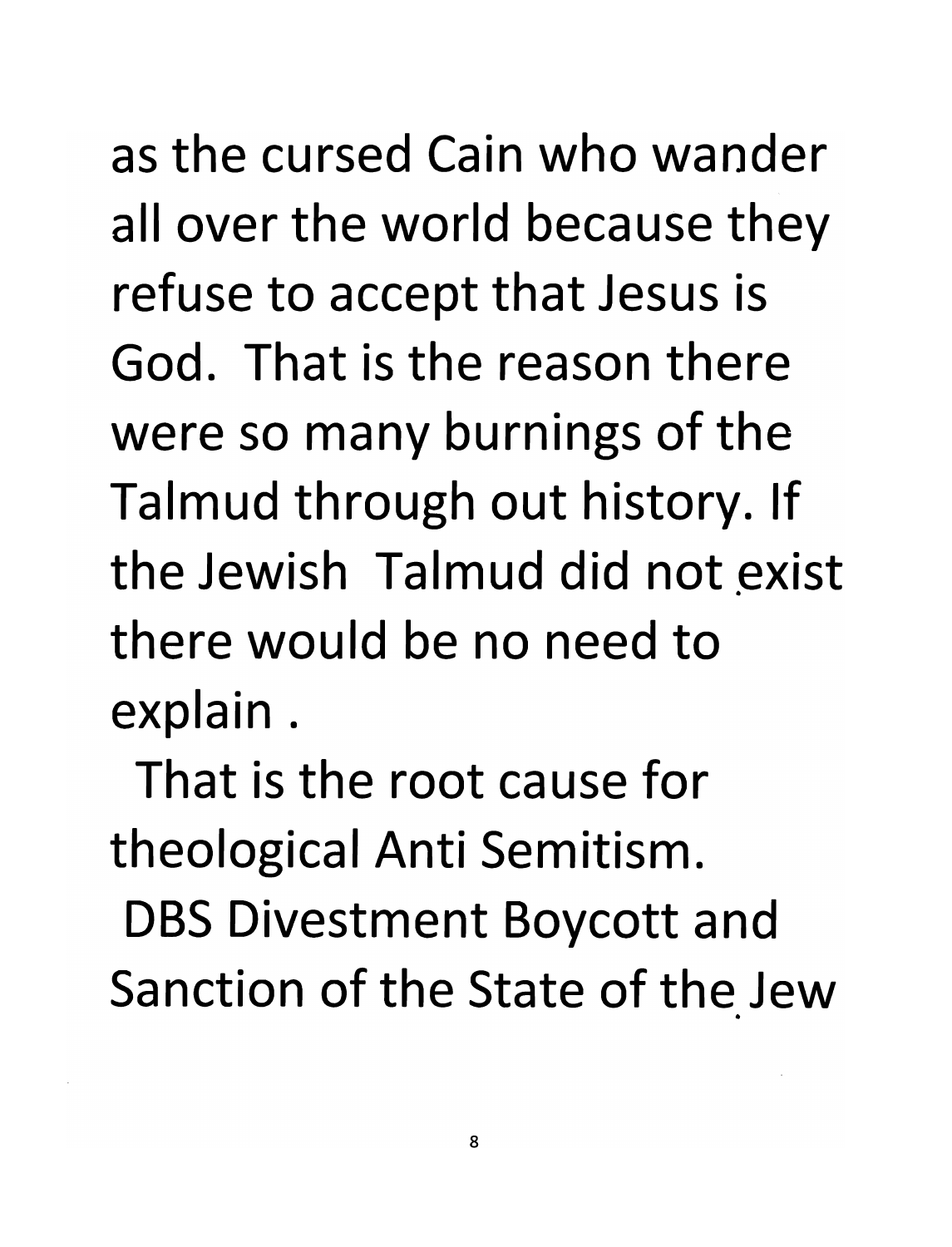#### IS AN OTHER FACE OF THE 2000 YEAR OLD Anti-Semitism.

It started after the year 500 when the Church got its act • together and decided after 500 years what the cardinal doctrines of Christianity should be. The church burned all other versions of doctrine. The Ebyonim who denied the divinity of Christ were declered heretics. They were killed. Their writings burned. However, The Church would have to burn the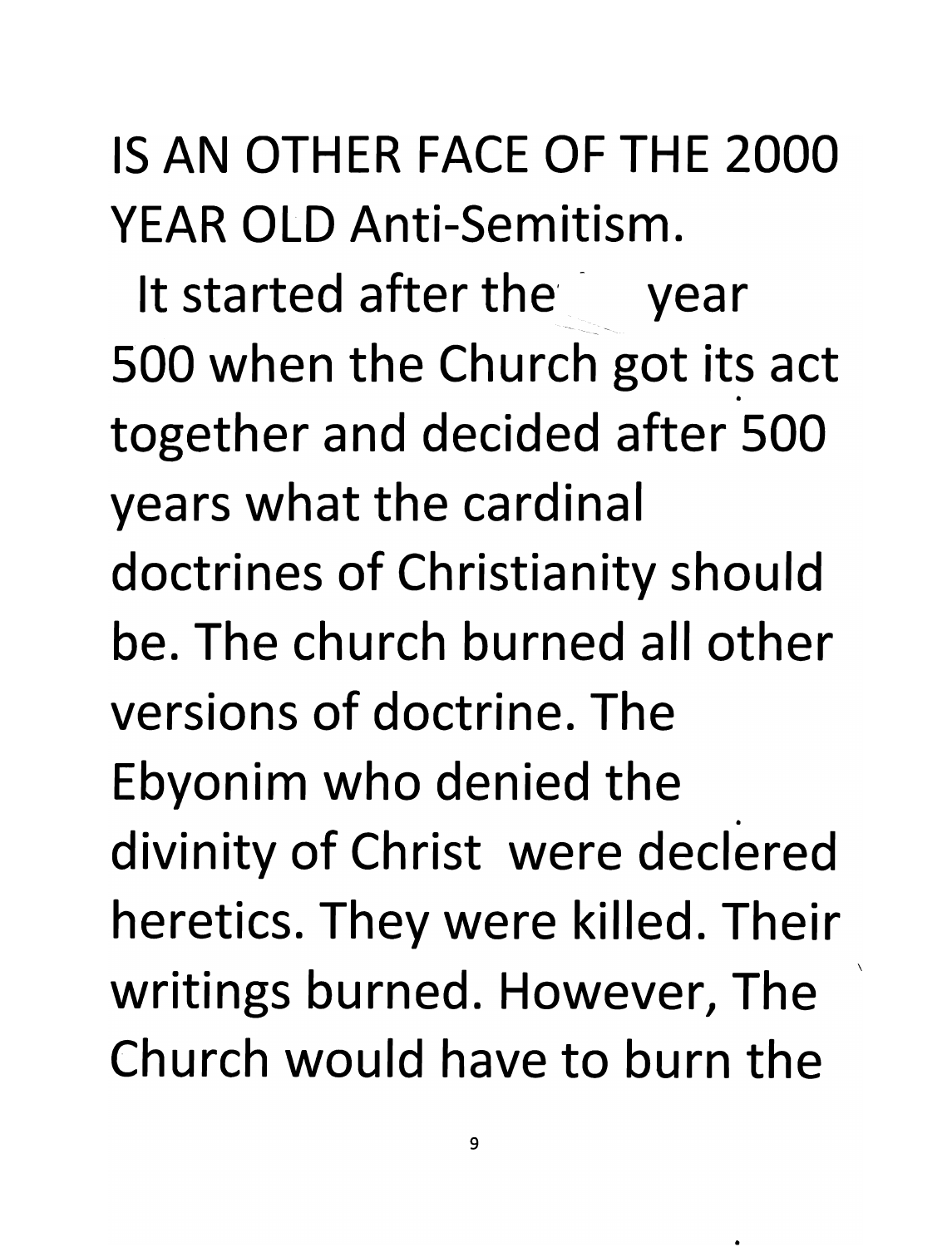New Testament to get rid of the Talmudic sayings of morality attributed to Jesus and the Apostles. THIS WAS A THORN IN THE SIDE OF THE Church for the last 2000 years.

That is why there exists today June 2015 DBS and support for a Palestinian State to destroy the state of the Jew. If Jews are punished for not accepting Christ how come the Jews got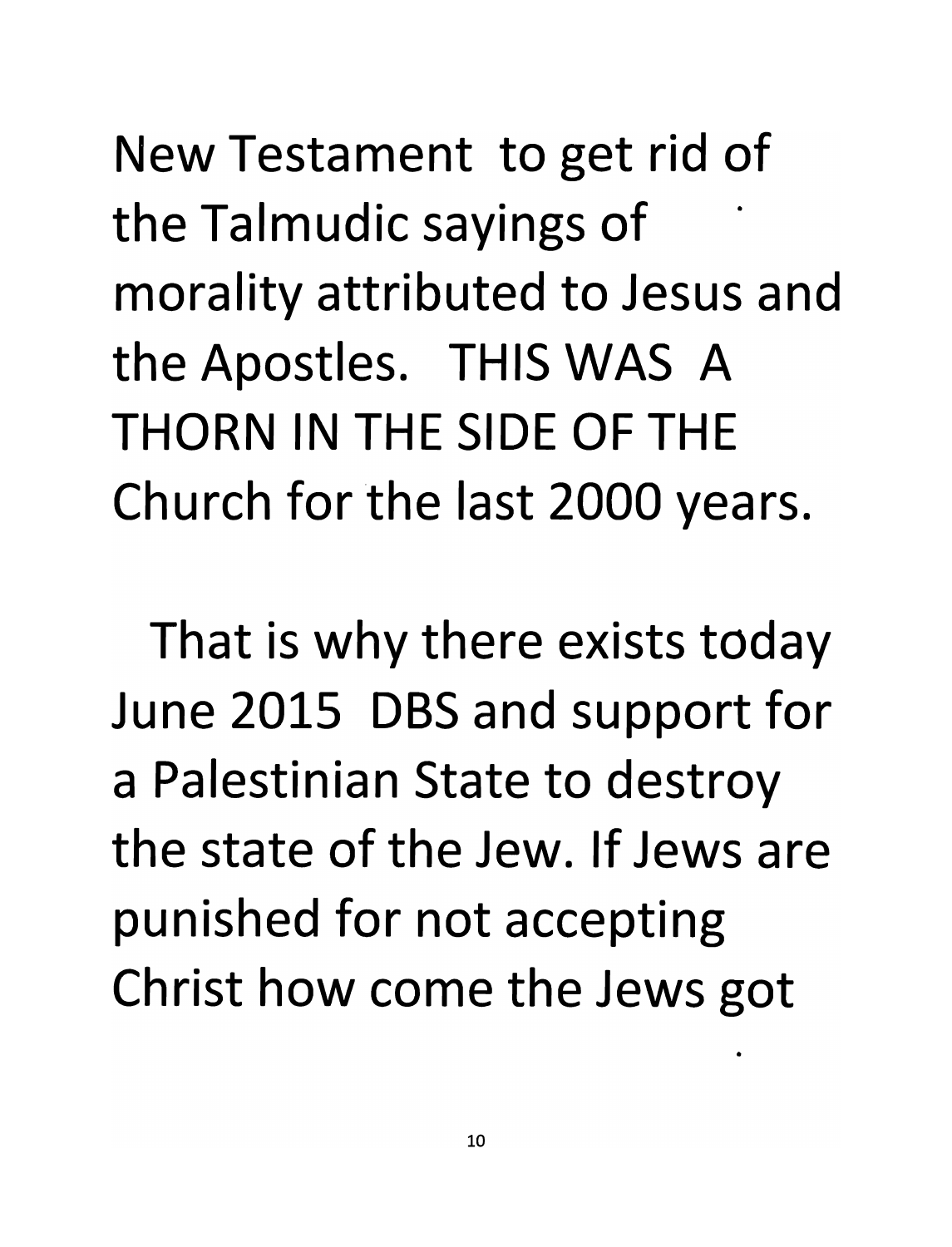#### **back their state and also Jerusalem?**

All religions claim that God at some point of time revealed **Himself** and announced or **failed to reveal His true**  identity. However, for future generations who were not privy to the original Revelation the truth of the adopted faith of **their ancestors is a matter of faith in the trustworthiness of the ancestor's tradtion.**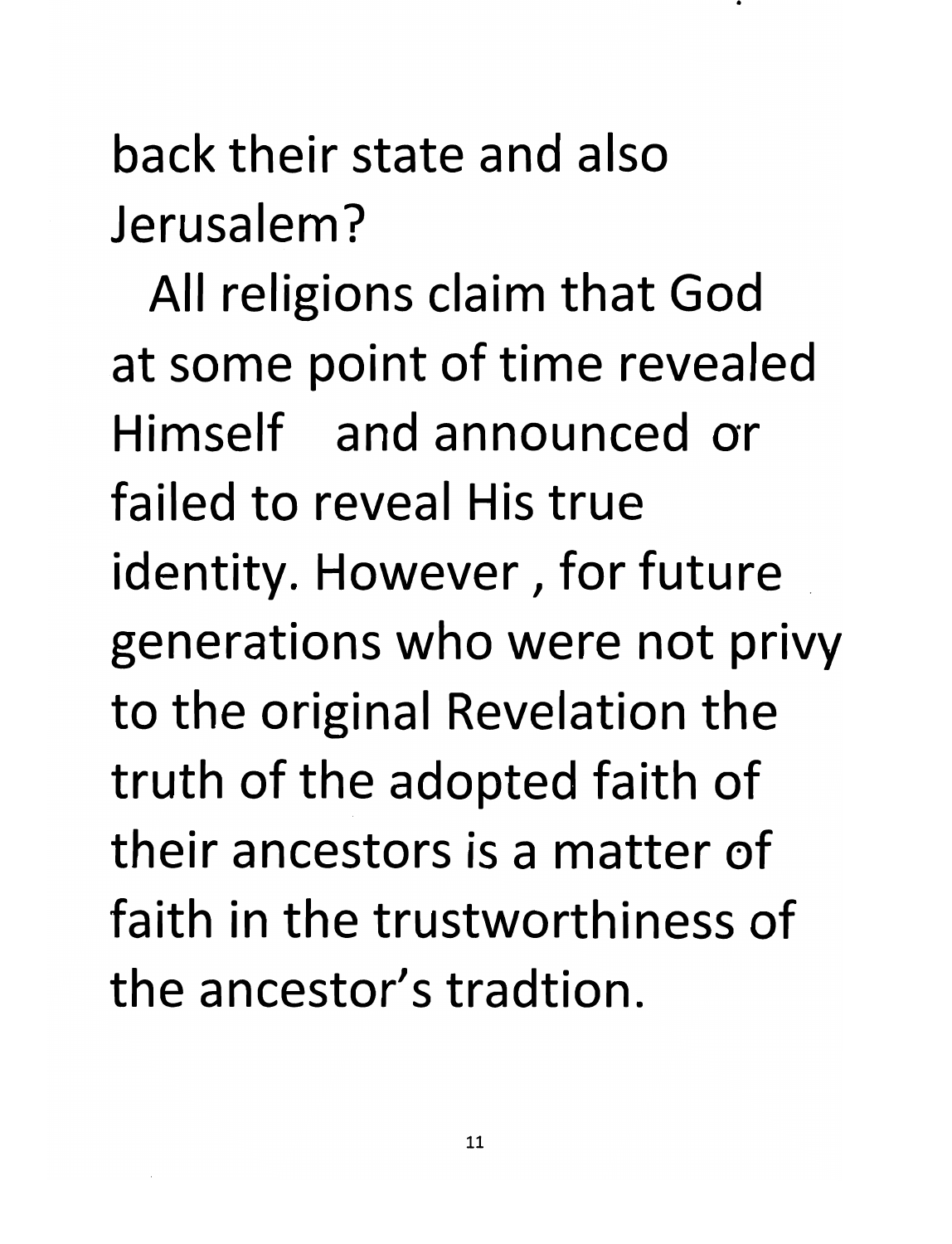**Jewish tradition rests upon the fact that millions of Jews and non Jews witnessed the revelation at Mount Sinai** 2448 **after Creation when God liberated the Jews from the**  bondage of Egypt 420 years **after Abraham witnessed the**  Prophesy that his Children the **Jews would be enslaved in**  Egypt God would liberate them. They would the  $n$ **receive The Torah** written' **-the 5 books of Moses and oral the**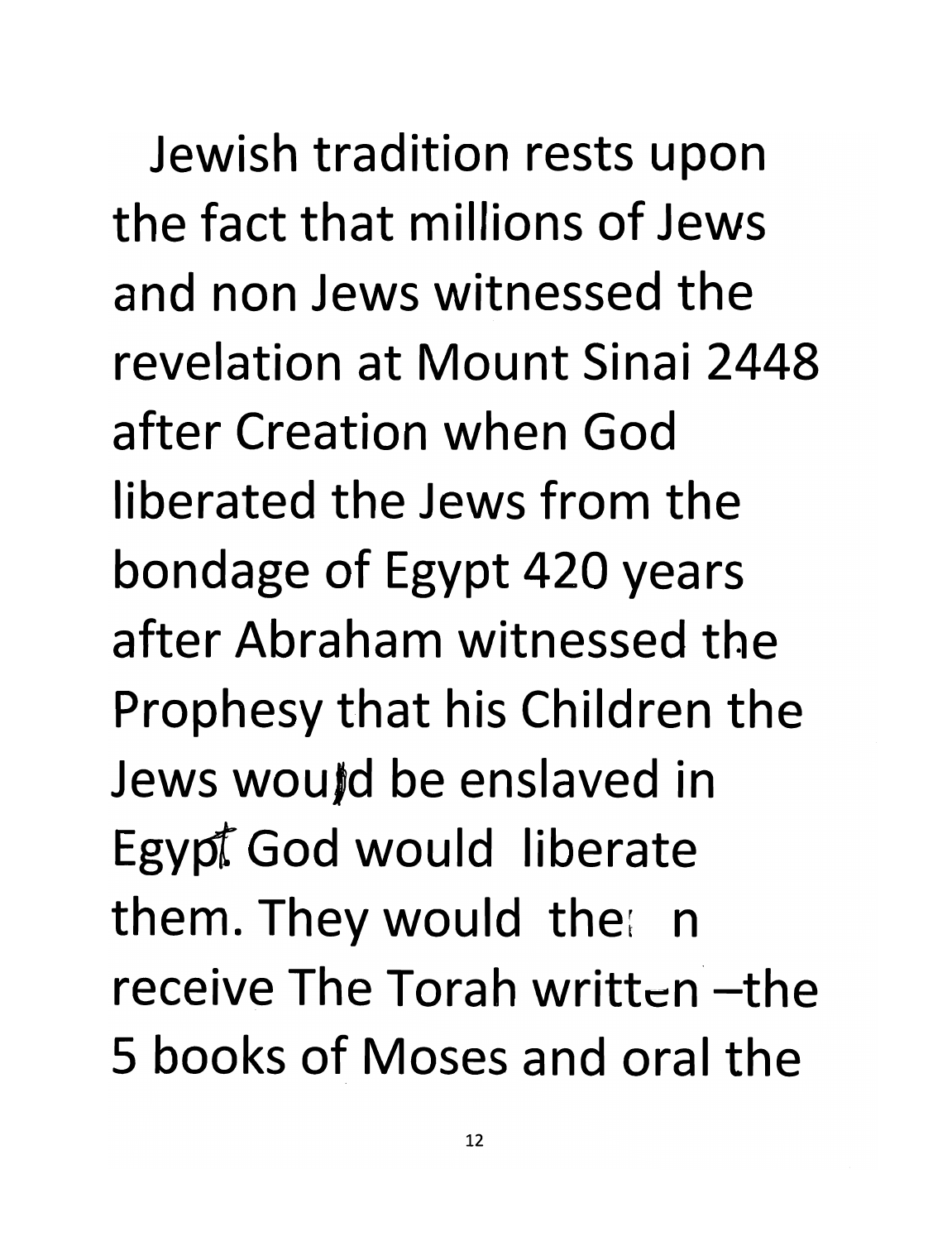**Talmud. Jews believe that the Revelation did occur because it**  was witnessed by millions; not the testimony of one or several **individuals. All Christians and**  • Muslims almost 4 billion people **also believe in the truth of the Revelation.** 

**For the last thousands of**  years what man has witnessed **are the narratives of the**  • faithful of each religion stating the narratives that they proclaim is the only absolute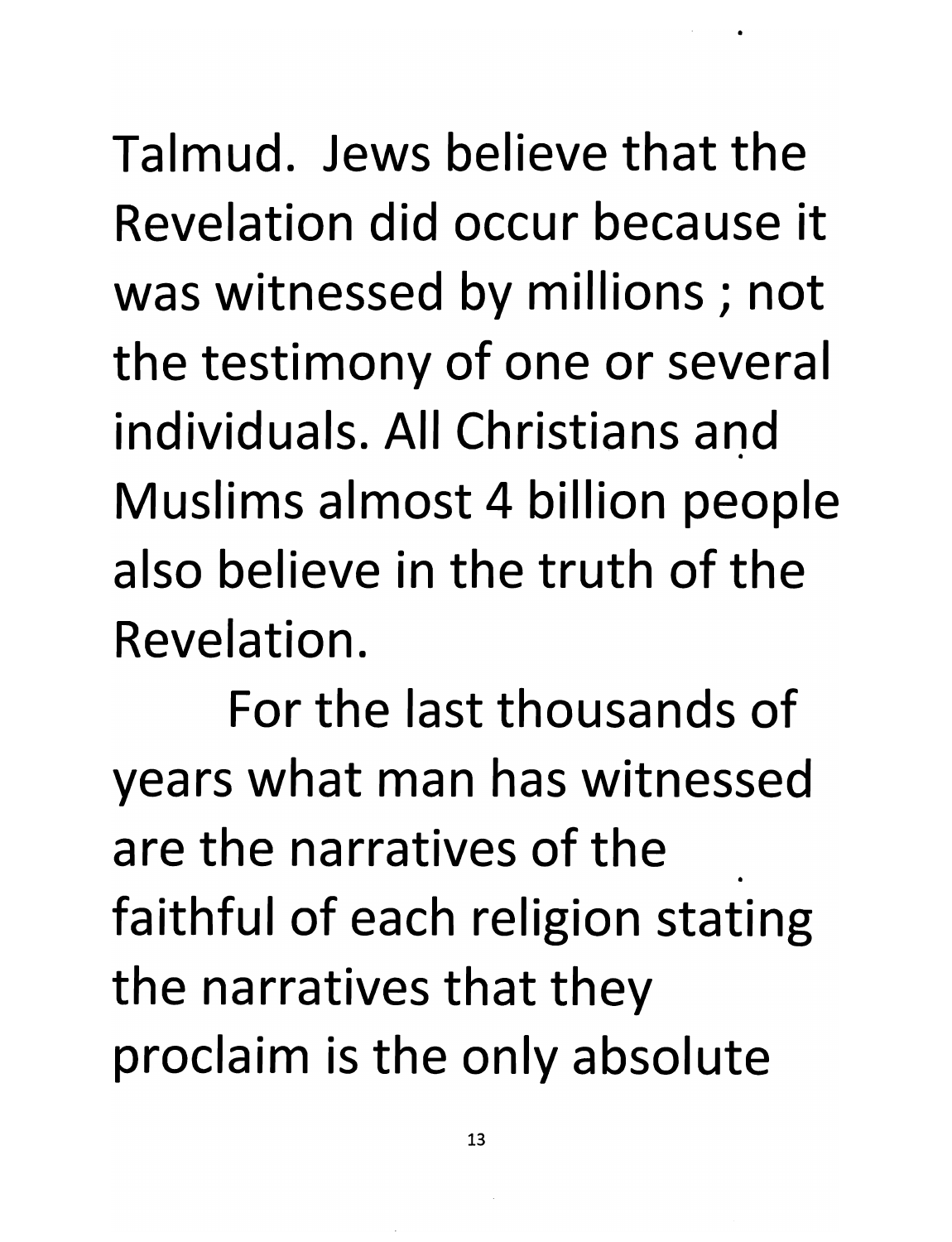truth. Each faith proclaimes that only they are the vicars of God on earth. They have a **direct line of communication with the Divine.** 

**The fundamentalists decree**  that every word in their Bible is **the word of God.** 

Never mind that any man with an open mind will discover **that the moral** ethical laws **written in their Bibles are a**  carbon copy of the Oral law the Talmud given by God at Mount •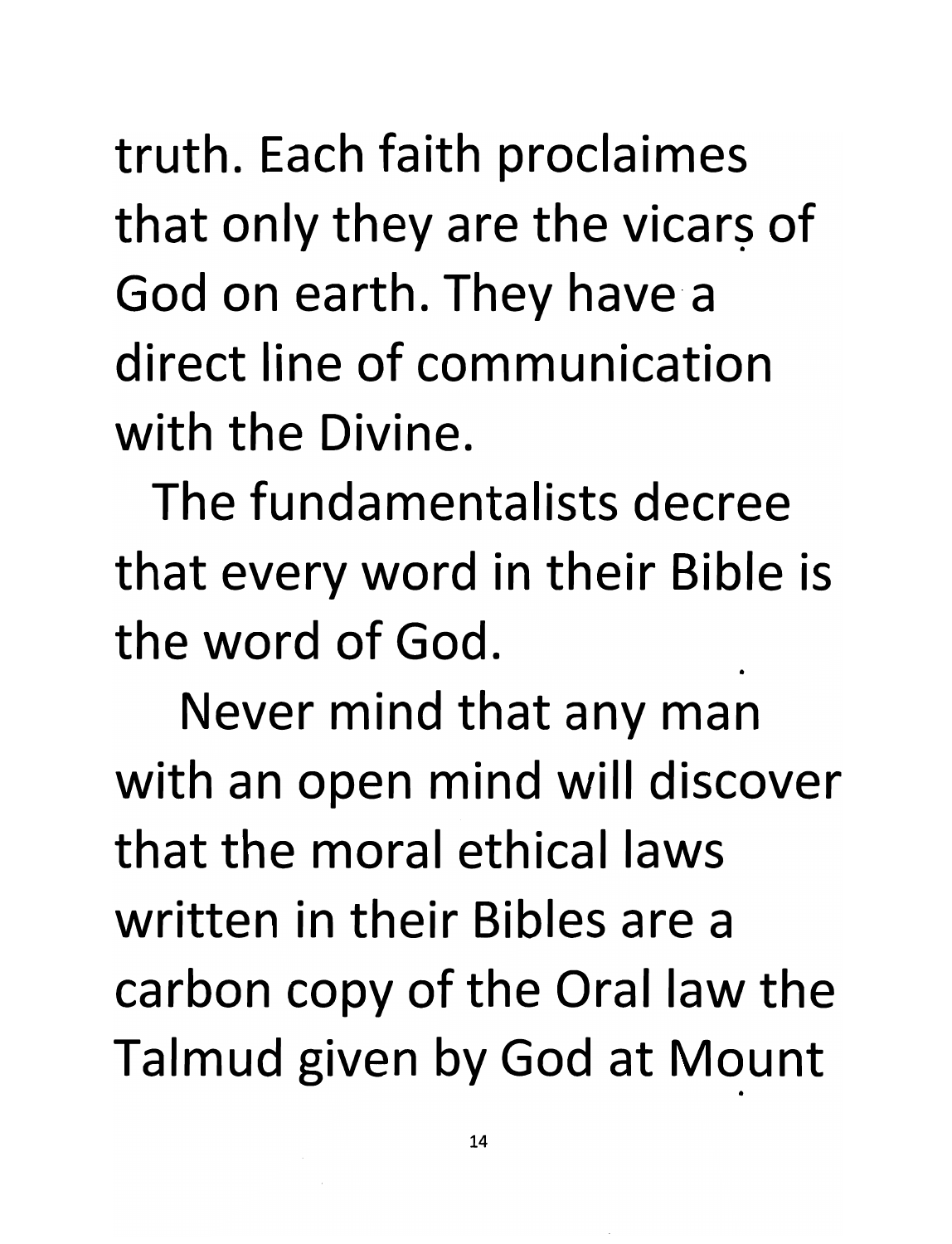Sinai in the year of Creation **2448. These laws were written**  on papyrus by the Jews during 40 years of wandering in the **Sinai desert. These scrolls**  • **were transmitted to future**  generations. They were edited **and written in the Mishna in**  the year 3924 from Creation **BEFORE Jesus was born. The**  Tosephtal and *Jerusalem* • **Talmud were** wrltten---- ---- approximately 100 years later 4024 years from Creation-100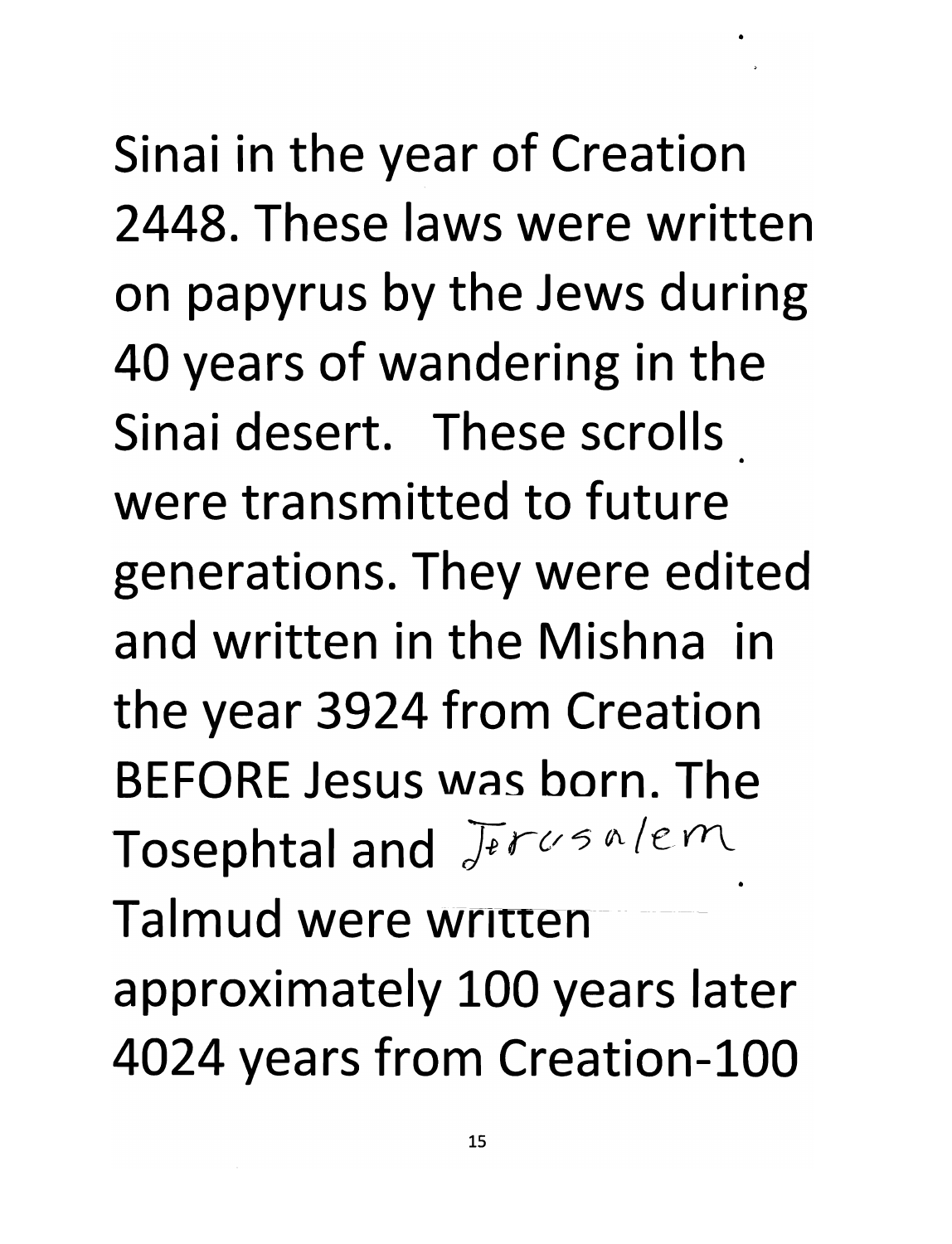ACE. The Babylonian Talmud 4124 after Creation 200ACE. •

Thus the authors of the New Testament got all their ideas of morality and ethics from the Talmud. A scholar who knows The Talmud and reads the New • Testament will find parallel concepts in many of the passages that deal with behavior toward other humans. The only point of departure  $i$ the belief in the Divinity of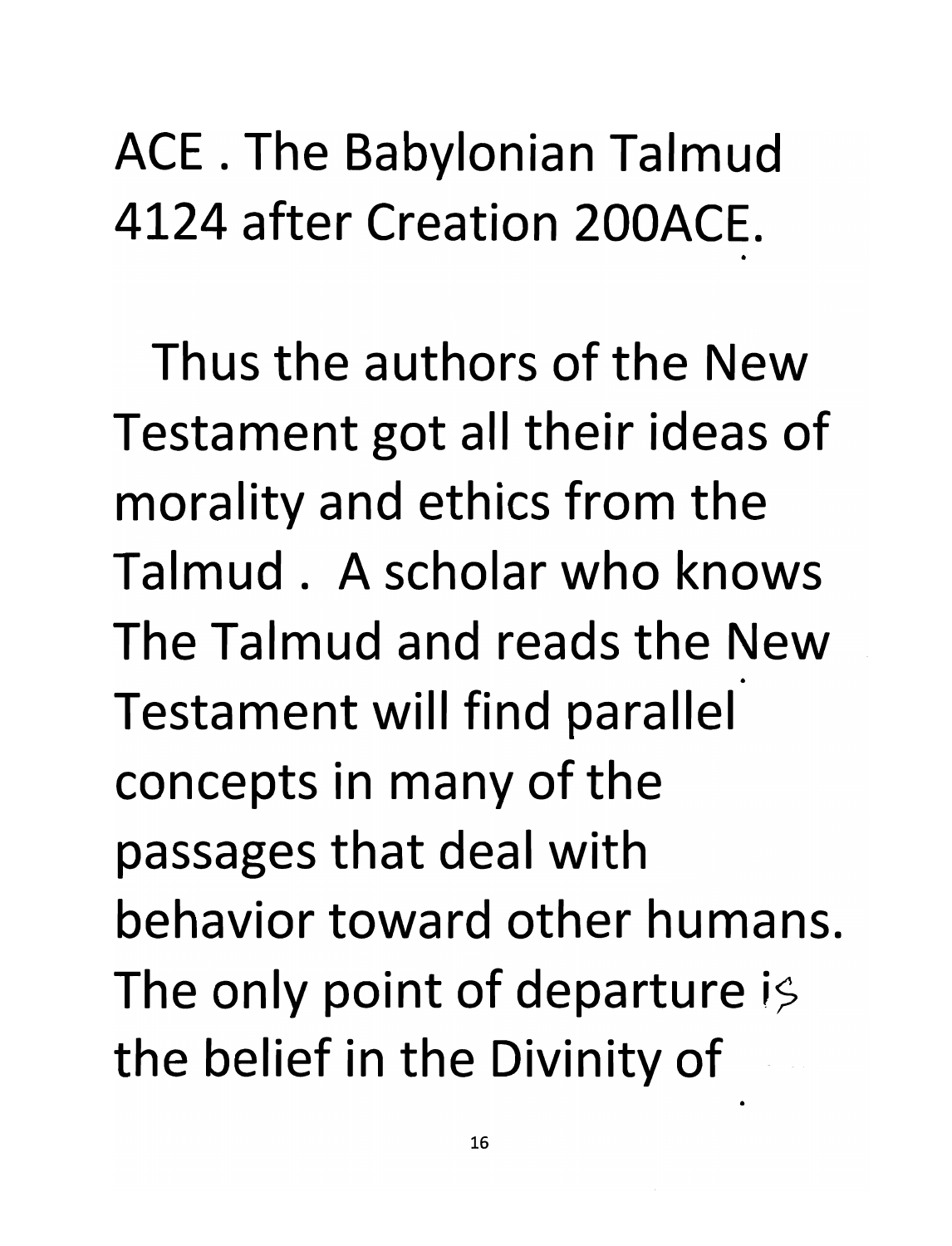Jesus and the abrogation of the Jewish ritual laws following the **death of Jesus.** 

•

**Judaism states that non Jews**  are permitted to believe in the • Trinity. Only Jews must believe in a pure Monotheism. Ramo **shulchan Aruch Orech Chaim**  156:1 ;Shach Yoreh Dayoh part **11.151:7 .** 

**Jews ARE** NOT **PERMITTED**  TO **BELIEVE** THAT **THE Godhead**  is comprised of more than One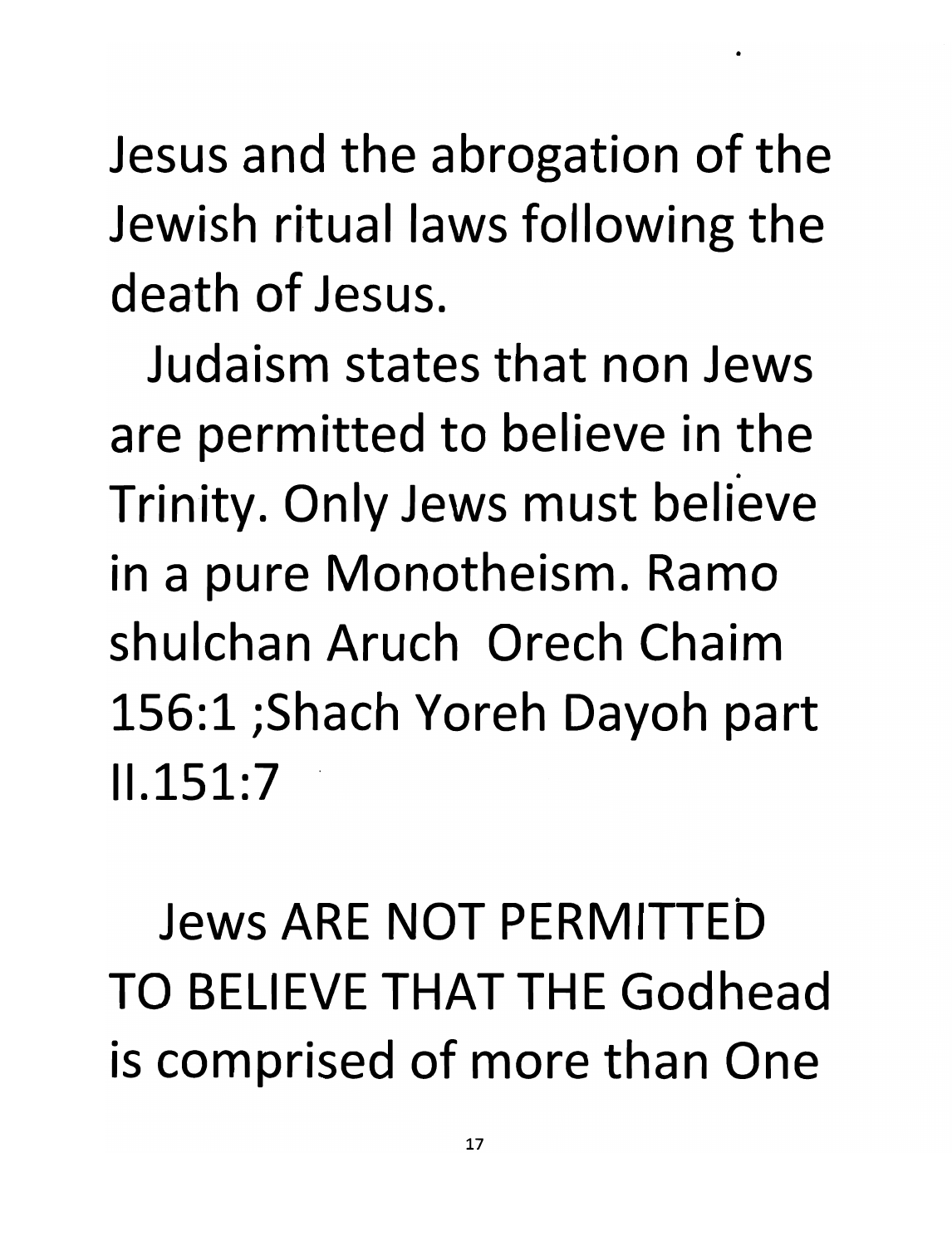who by some mysterious act has separate components a Son and a Holy Ghost.Christians claim that they also believe in the ONE GOD but the One God IS A Unit of SEPARATE ENTITIES. Jews ARE NOT PERMITTED TO BELIEVE IN **SUCH A Unit.** 

Thus Jewish law as promulgated by the Shulchan Aruch mandates respect of all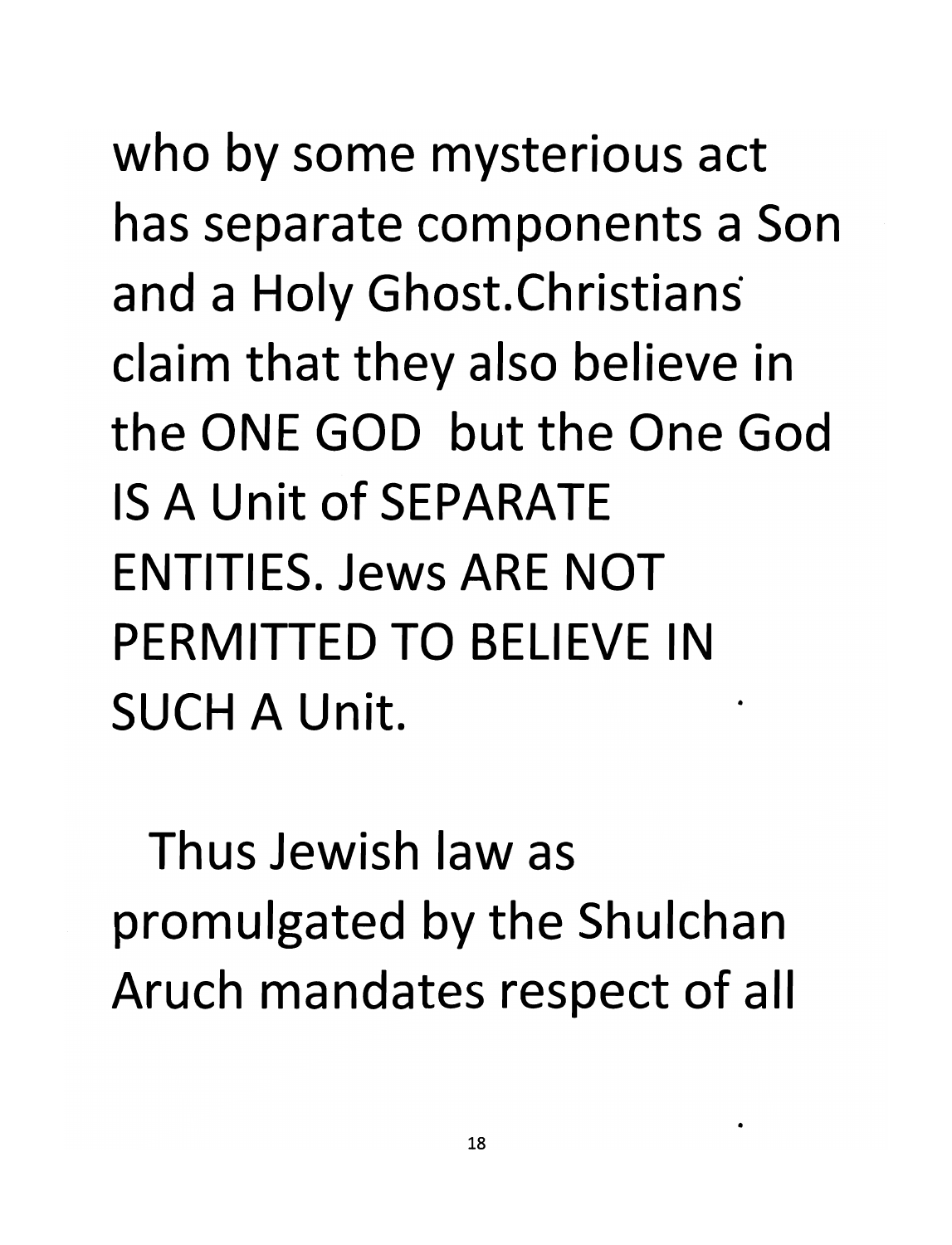religions, although Jews are not permitted to believe them.

•

Non Jews who practice ALL THE MORAL ETHICAL LAWS STATED IN THE NEW TESTAMENT -THE SEVEN NOHADITE LAWS WILL MERIT SALVATION OLEM HABO ETERNAL **LIFE.** 

THUS THE NEW TESTAMENT **IS**  GREAT FOR NON JEWS.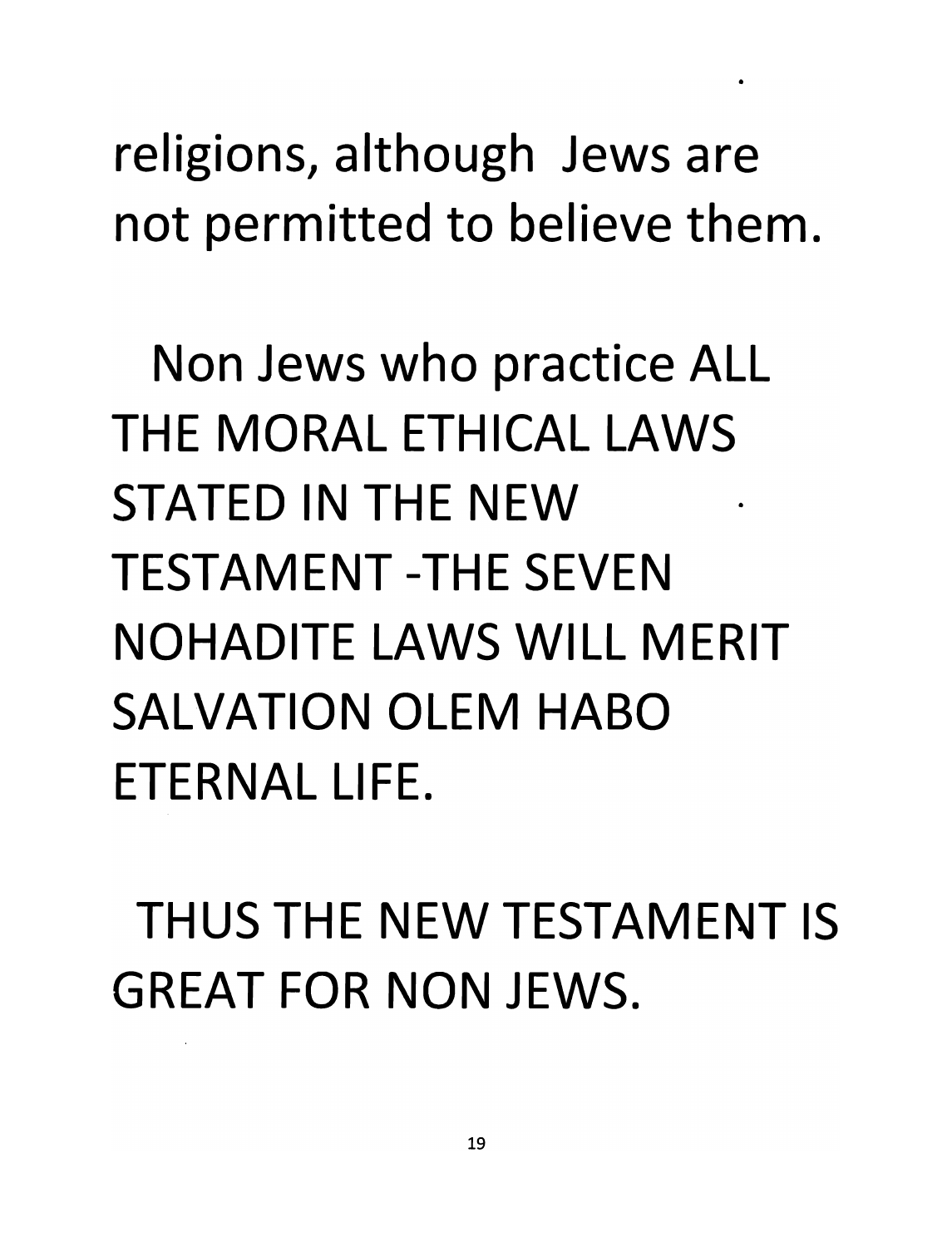There exists NO CONFLICT. ANY ONE WHO SPEAKS DISRESPECTFUL OF THE NEW TESTAMENT FOR NON JEWS AND CERTAINLY OF JESUS FOR NON JEWS VIOLATES THE JEWISH TORAH.

IN THE WORDS OF THE RAMBAM AT THE LAST CHAPTER OF LAWS OF KINGS IN MISHNE TORAH

"Jesus and Mohammad -Christianity and Islam have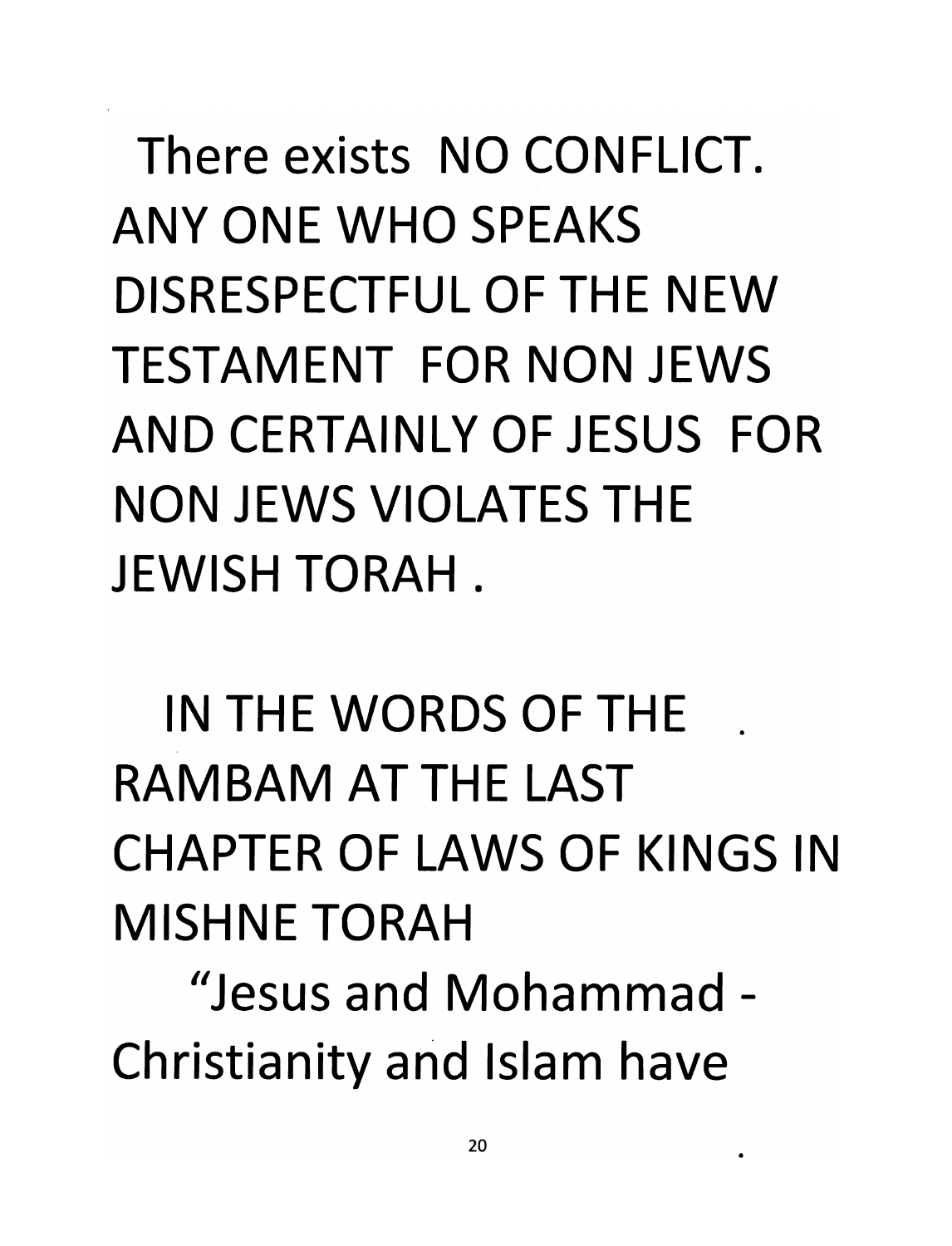brought mankind closer to God **and it is the Will of God that**  they succeeded."

•

**The Aruch Hashulchon the**  • **author of the Code of Jewish Law on all Civil Criminal Ritual laws of Judaism writes in his**  preface that

" Jews collectively can not be **blamed for the crimes of a few.**  • Just like in all major cities of **Europe crimes are committed**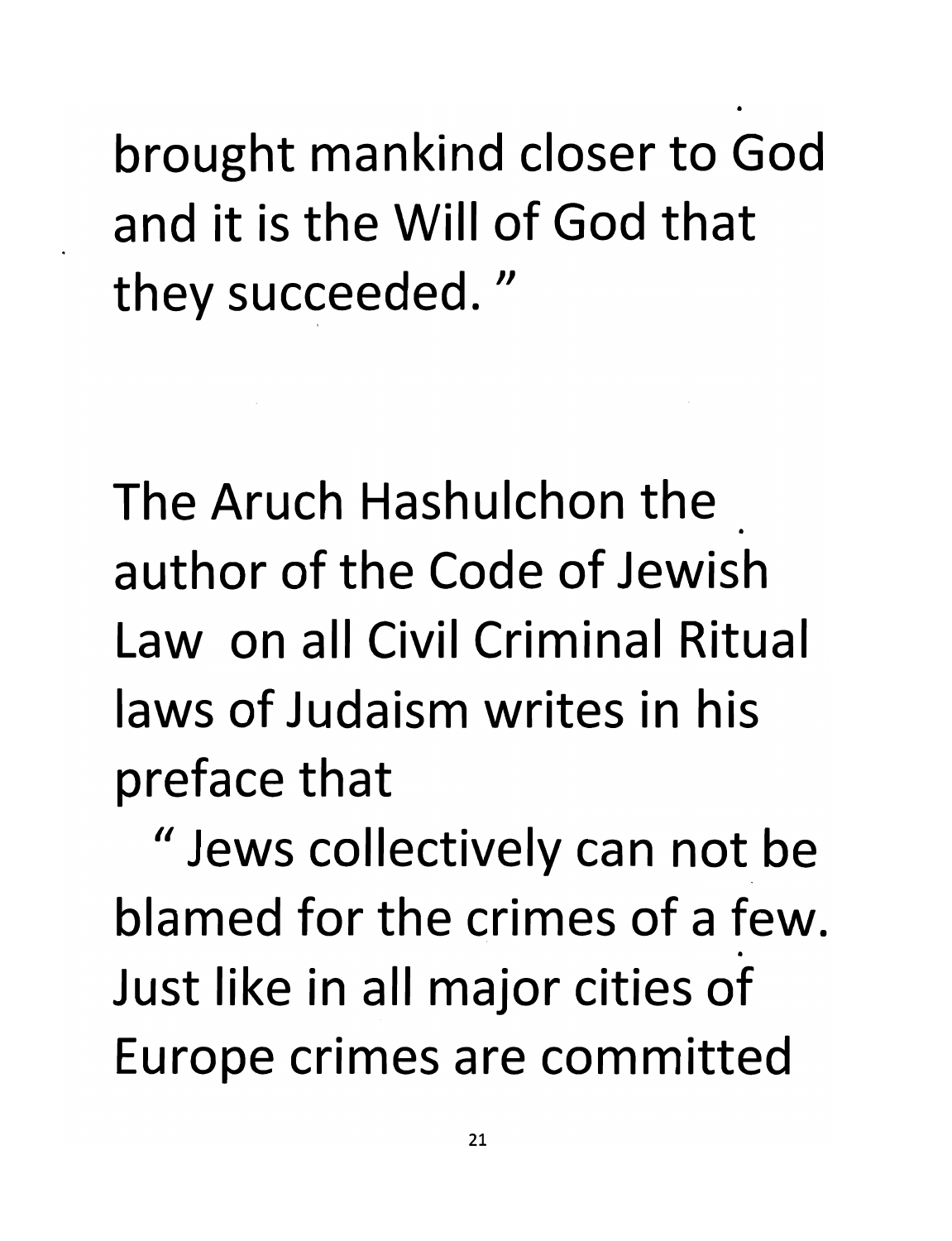by any ethnic group. One can not hold responsible all members of that ethnic group for crimes committed by some individuals of that group."

Certainly over the last 2000 years there have been Jews who wrote disrespectively about Jesus . Such writings· do not reflect the position of Jews **and Judaism at no time in**  history.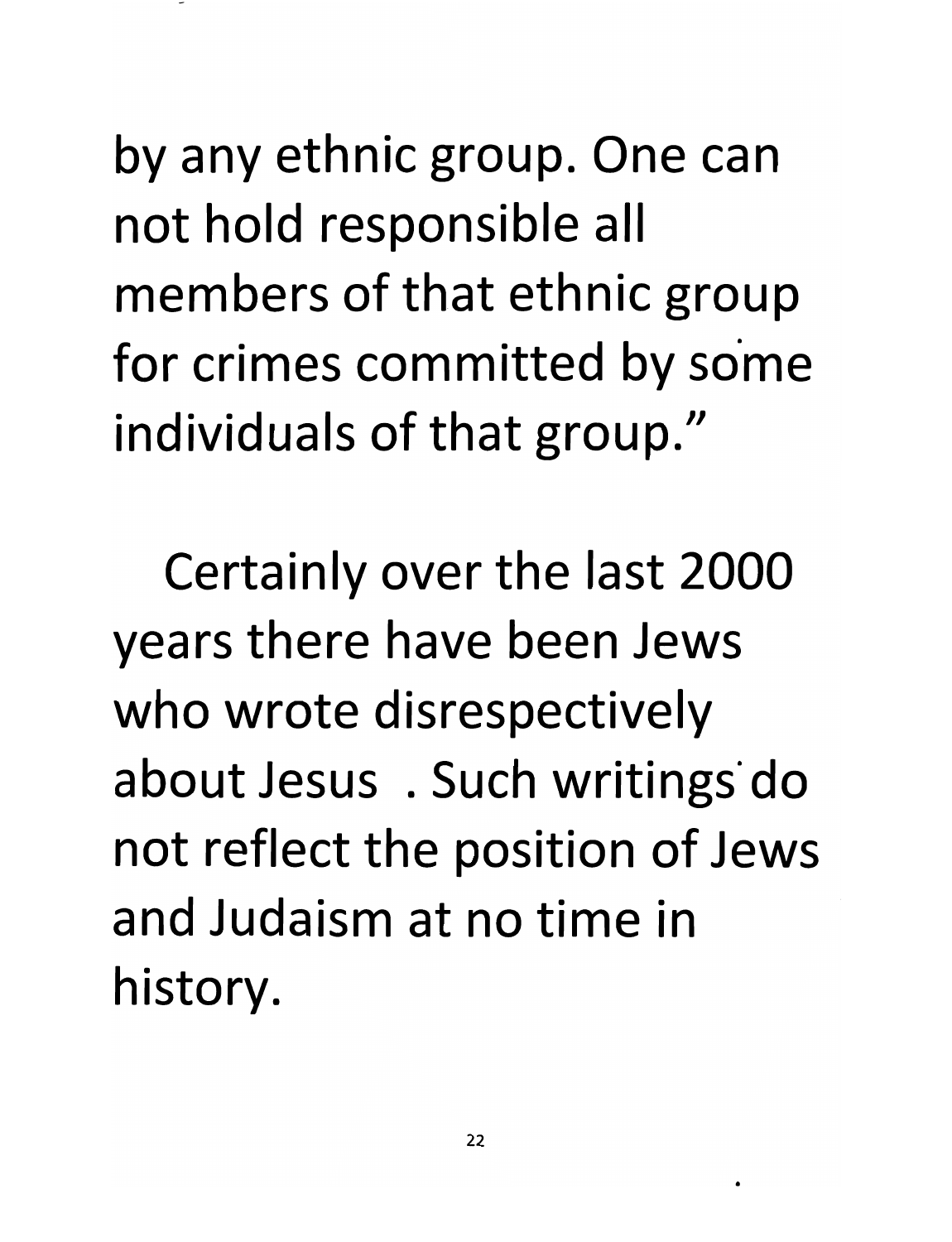claim that they also believe in the ONE GOD but the One God IS A Unit of SEPARATE ENTITIES. JewS ARE NOT PERMITTED TO BELIEVE IN SUCH A Unit.

Thus Jewish law as promulgated by the Shulchan Aruch mandates respect of.all religions, although Jews are not permitted to believe them.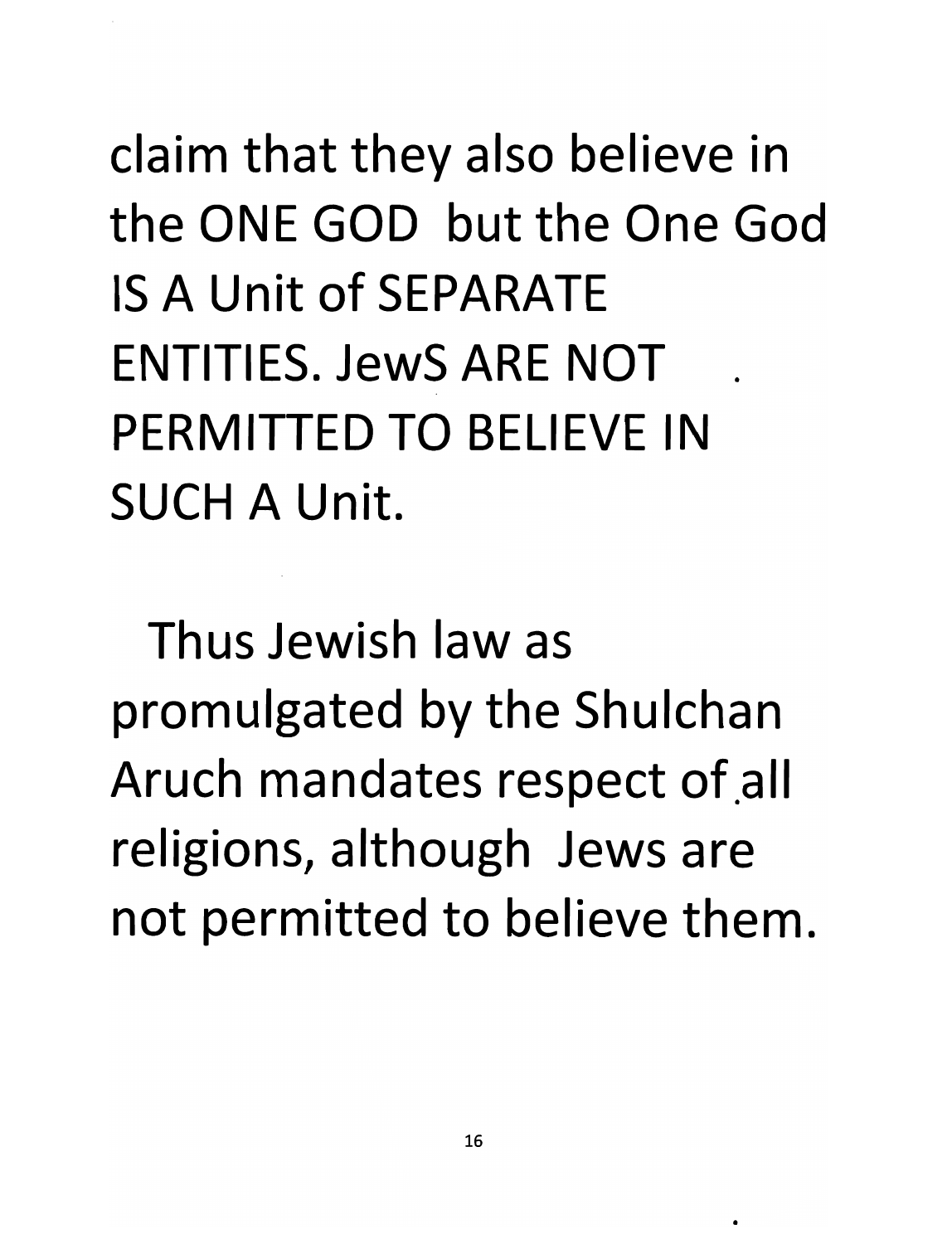Non Jews who practice All THE MORAL ETHICAL LAWS STATED IN THE NEW TESTAMENT -THE SEVEN NOHADITE LAWS WILL MERIT SALVATION OLEM HABO ETERNAL LIFE. •

THUS THE NEW TESTAMENT IS GREAT FOR NON JEWS.

There exists NO CONFLICT. ANY ONE WHO SPEAKS • DISRESPECTFUL OF THE NEW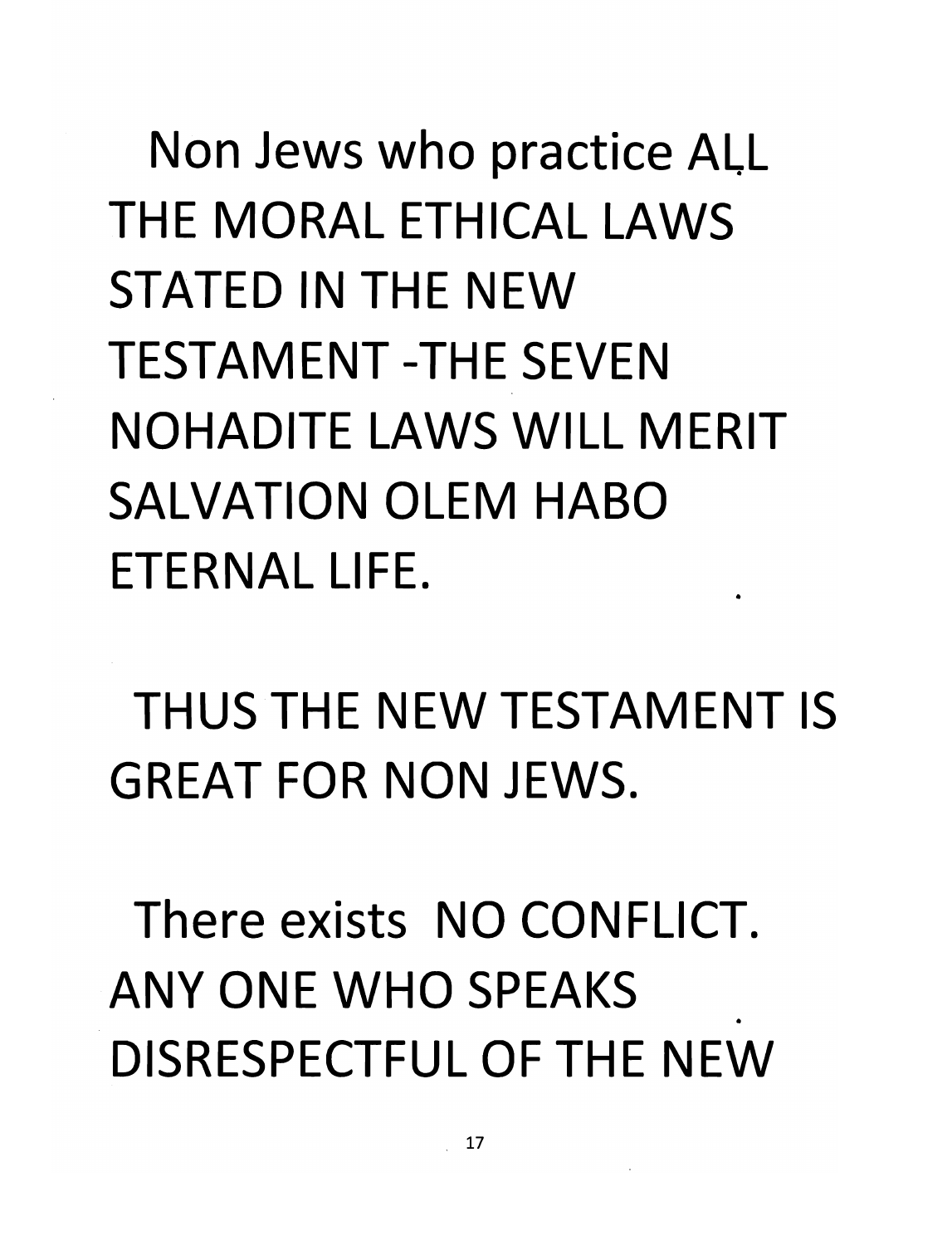#### TESTAMENT FOR NON JEWS AND CERTAINLY OF JESUS FOR NON JEWS VIOLATES THE JEWISH TORAH. •

IN THE WORDS OF THE RAMBAM AT THE LAST CHAPTER OF LAWS OF KINGS IN MISHNE TORAH

"Jesus and Mohammad -Christianity and Islam have brought mankind closer to God and it is the Will of God that they succeeded."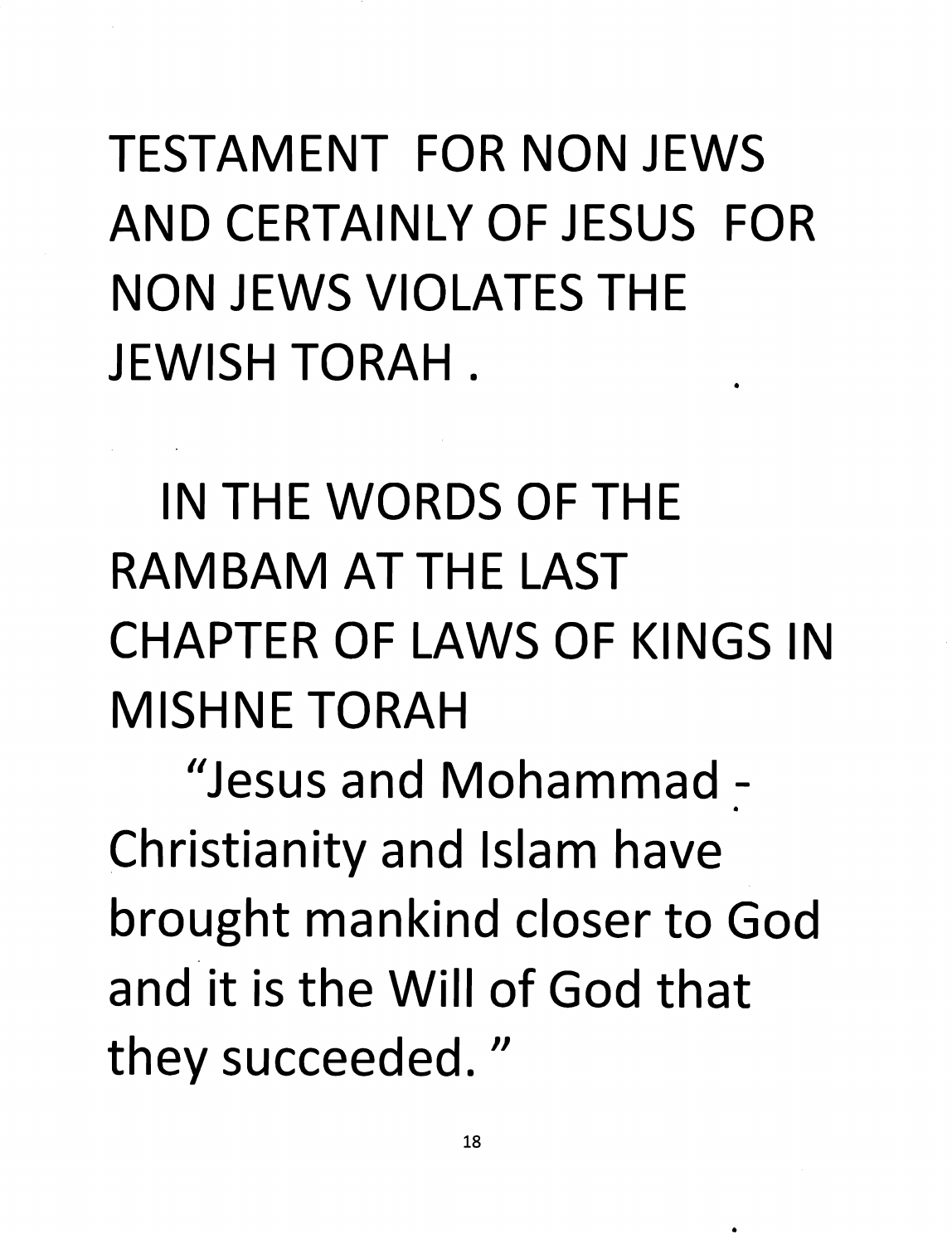**The Aruch Hashulchon the author of the Code of Jewish Law on all Civil Criminal Ritual laws of Judaism writes in his**  preface that •

•

" Jews collectively can not be **blamed for the crimes of a few.**  Just like in all major cities of Europe crimes are committed by any ethnic group. One can **not hold responsible all**  members of that ethnic group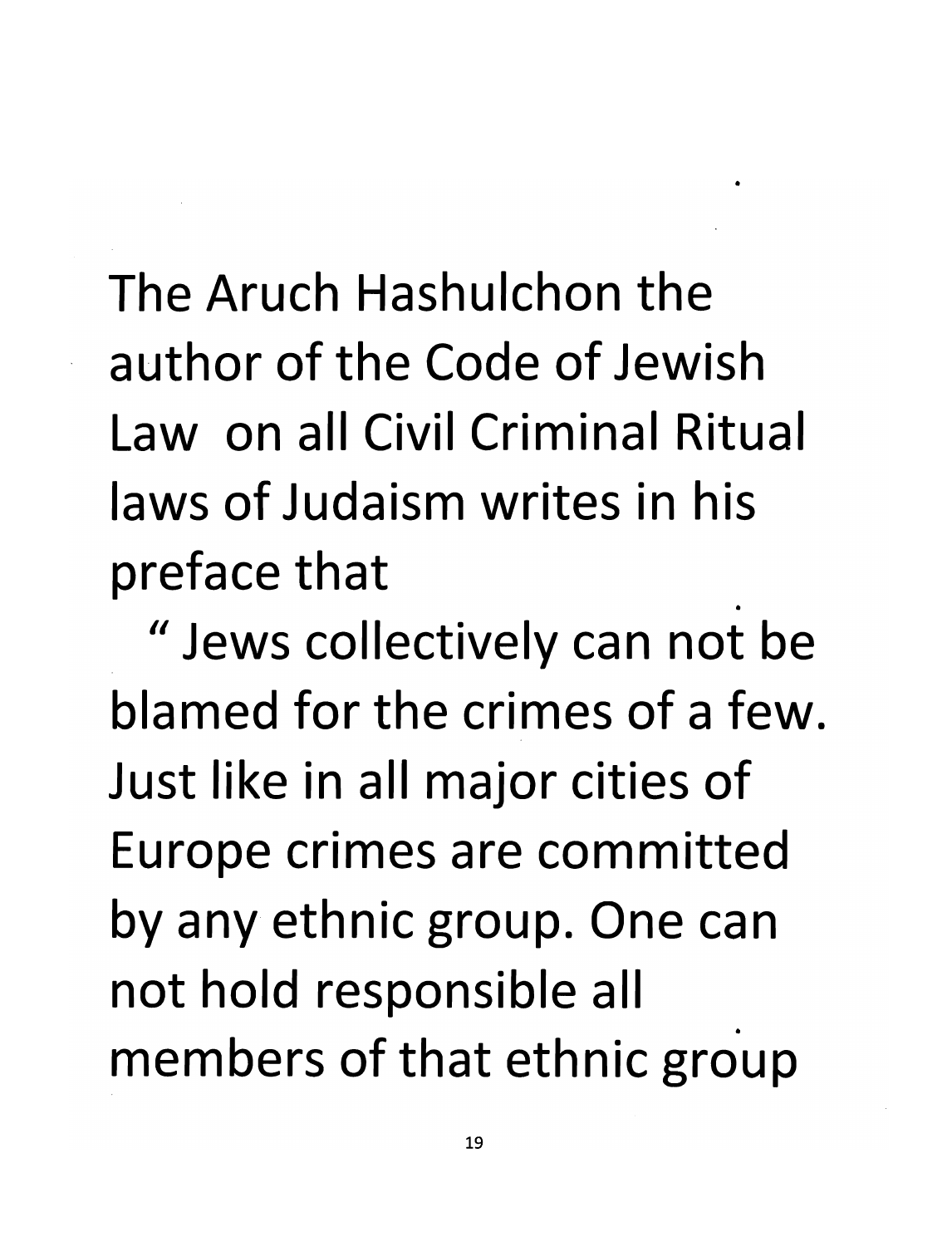for crimes committed by some individuals of that group."

Certainly over the last 2000 • years there have been Jews who wrote disrespectively about Jesus . Such writings do not reflect the position of Jews **and Judaism at no time in**  history. •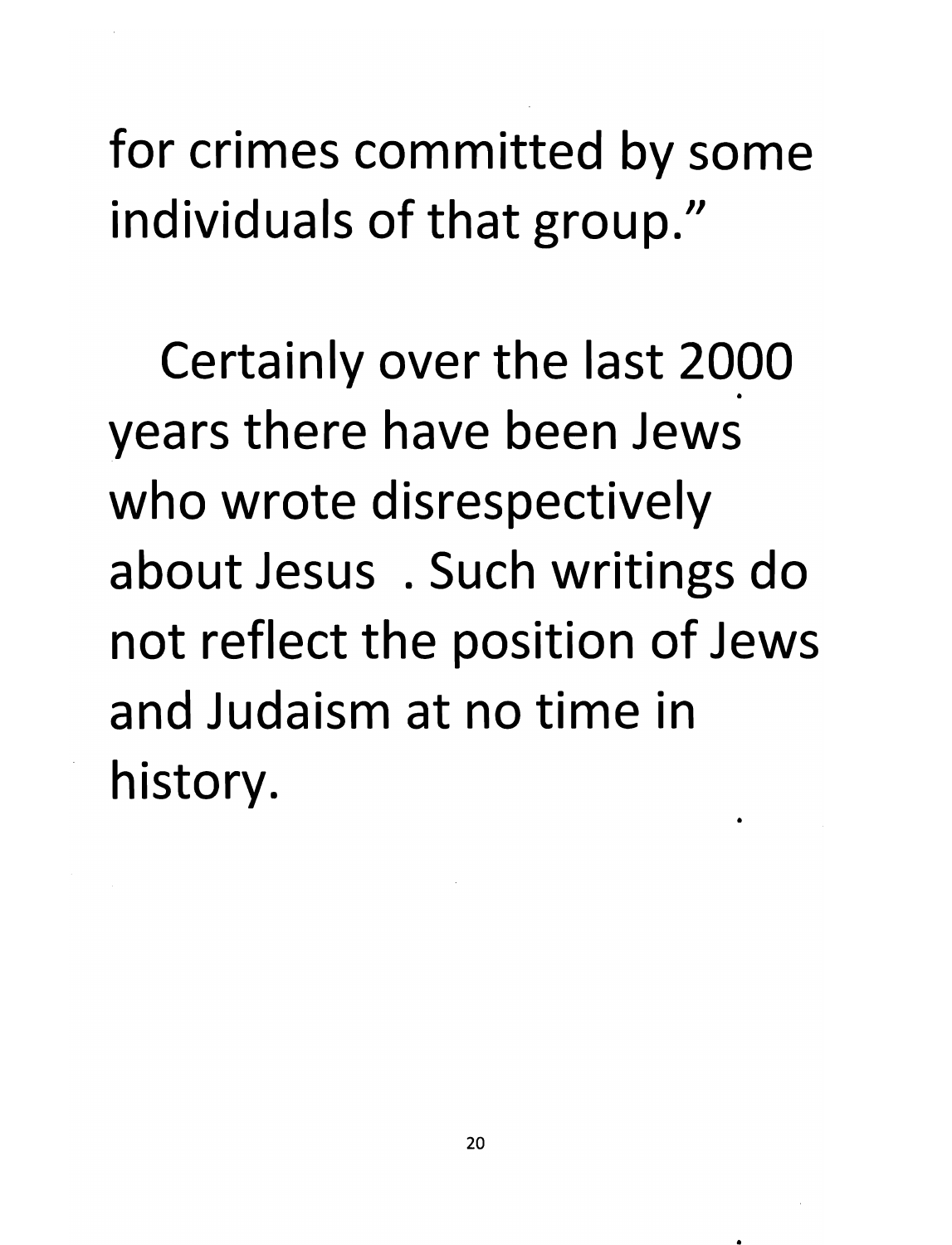It is a tragedy that Christians for the last 2000 years have not adopted this same attitude toward Jews and Judaism.

IT IS A TRAGEDY THAT THE CATHOLIC CHURCH EVEN IN 2015 CAN NOT RECONCILE ITSELF TO ACCEPT THAT JEWS ARE NOT THE LIVING WITNESS OF THE TRUTH ABOUT CHRISTIANITY SINCE THEY ARE CURSED TO BE THE WANDERING JEW SINCE THEY REFUSE TO ACCEPT JESUS AS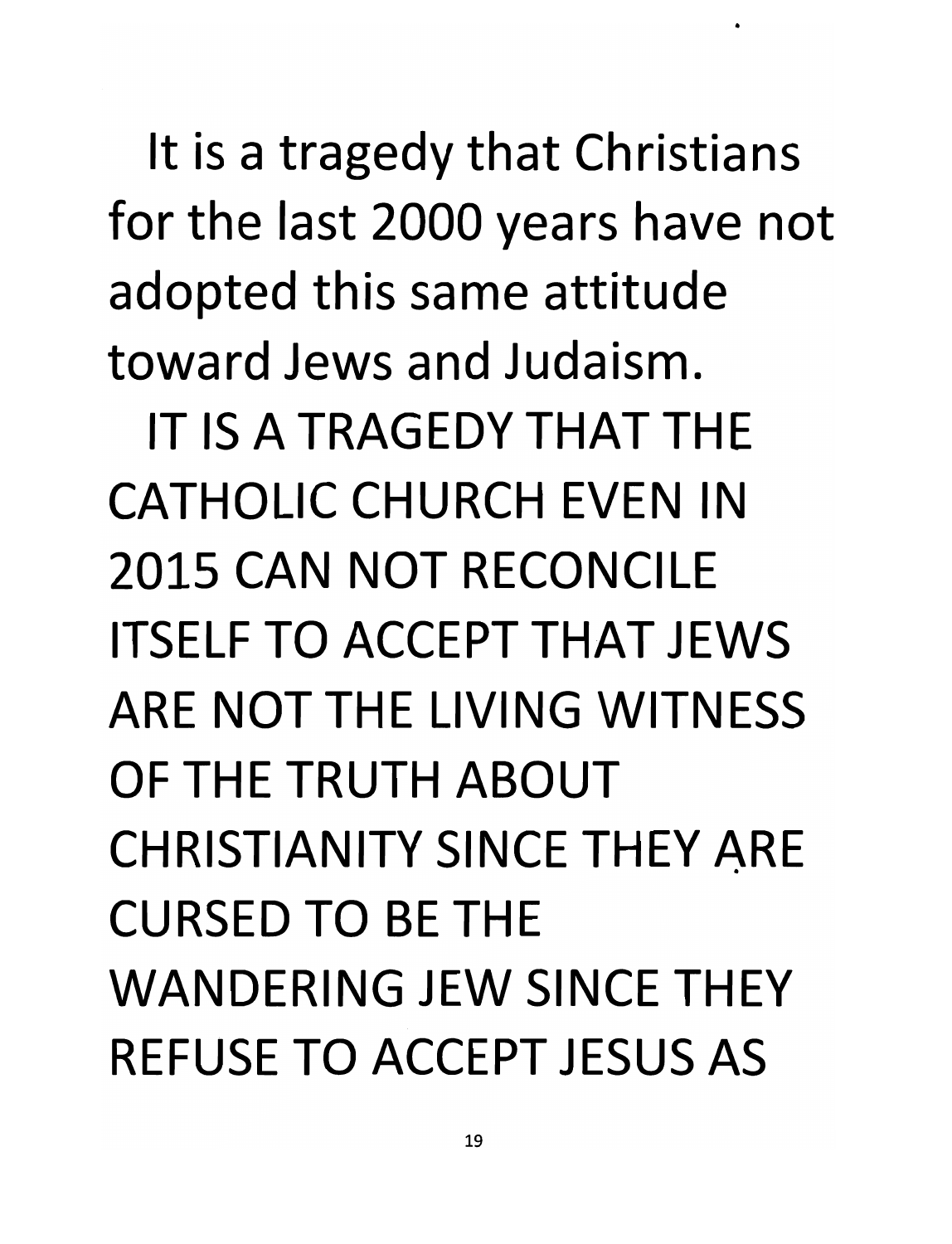THE SON OF GOD. IT TOOK THE CHURCH ALMOST 2000 YEARS • TO REMOVE THE STIGMA OF DEICIDE FROM THE JEWISH PEOPLE. IT TOOK A HOLOCAUST WITH 6 MILLION JEWS AND 1 MILLION JEWISH CHILDREN KILLED BEFORE THE • CHURCH ACTED IN 1964. ANOTHER 30 YEARS PASSED 1993 BEFORE THE CHURCH ACCEPTED TO NORMAIZE RELATIONS WITH THE STATE OF THE JEW-ISRAEL. BUT DONOT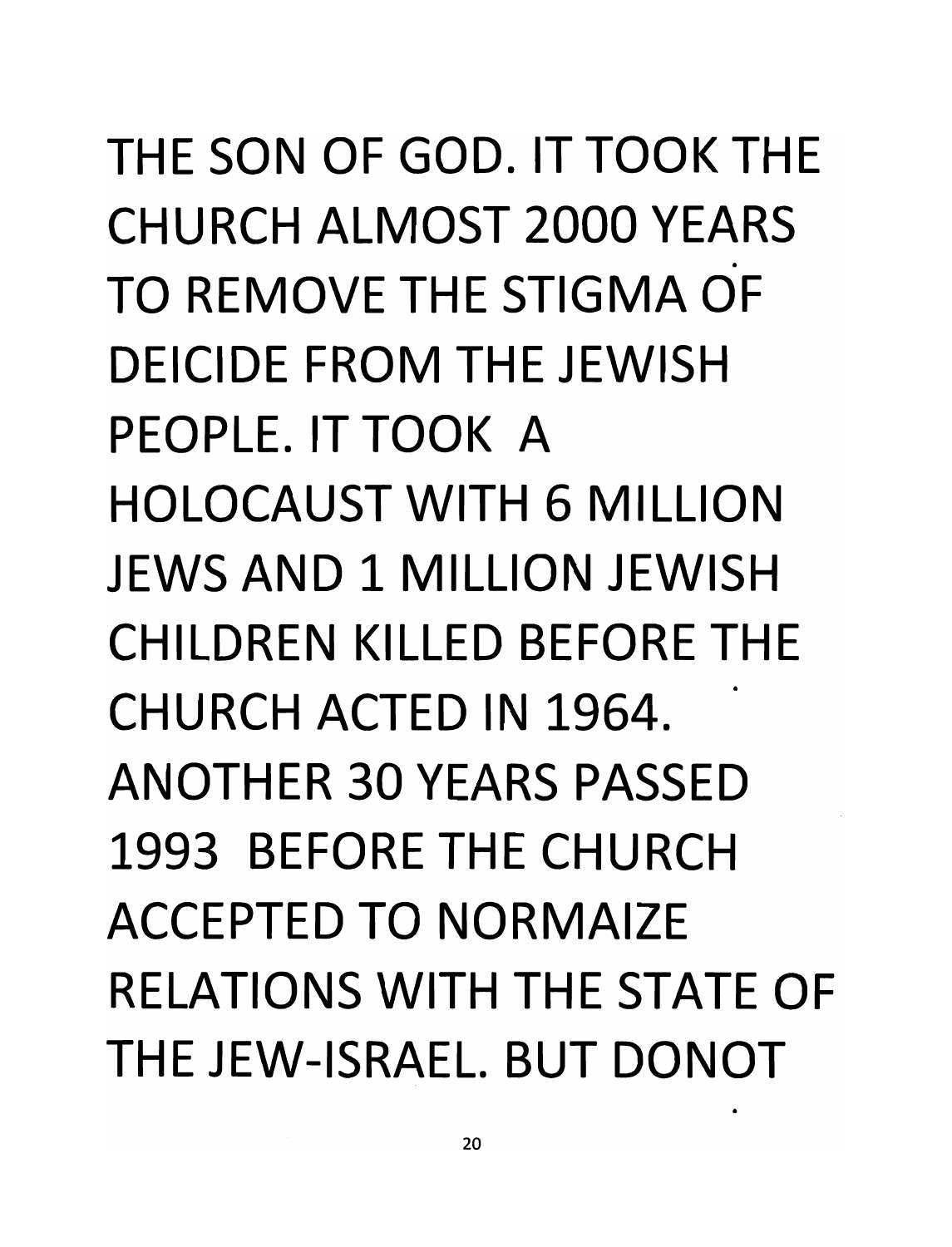HOLD YOUR BREATH. IN 2015 THE VATICAN RECOGNIZED THE STATE OF PALESTINE. THEY RECOGNIZED AN ARTIFICIAL PEOPLE AND STATE WHOSE ONLY REASON TO EXIST IS TO REPLACE THE JEWS. JUST LIKE CHRISTIANITY REPLACED JUDAISM, SO TOO THE PALESTINIANS WOULD REPALCE THE JEWS. AS LONG AS THE JEWS REFUSE TO ACCEPT JESUS AS GOD THE SON AND THE HOLY GHOST.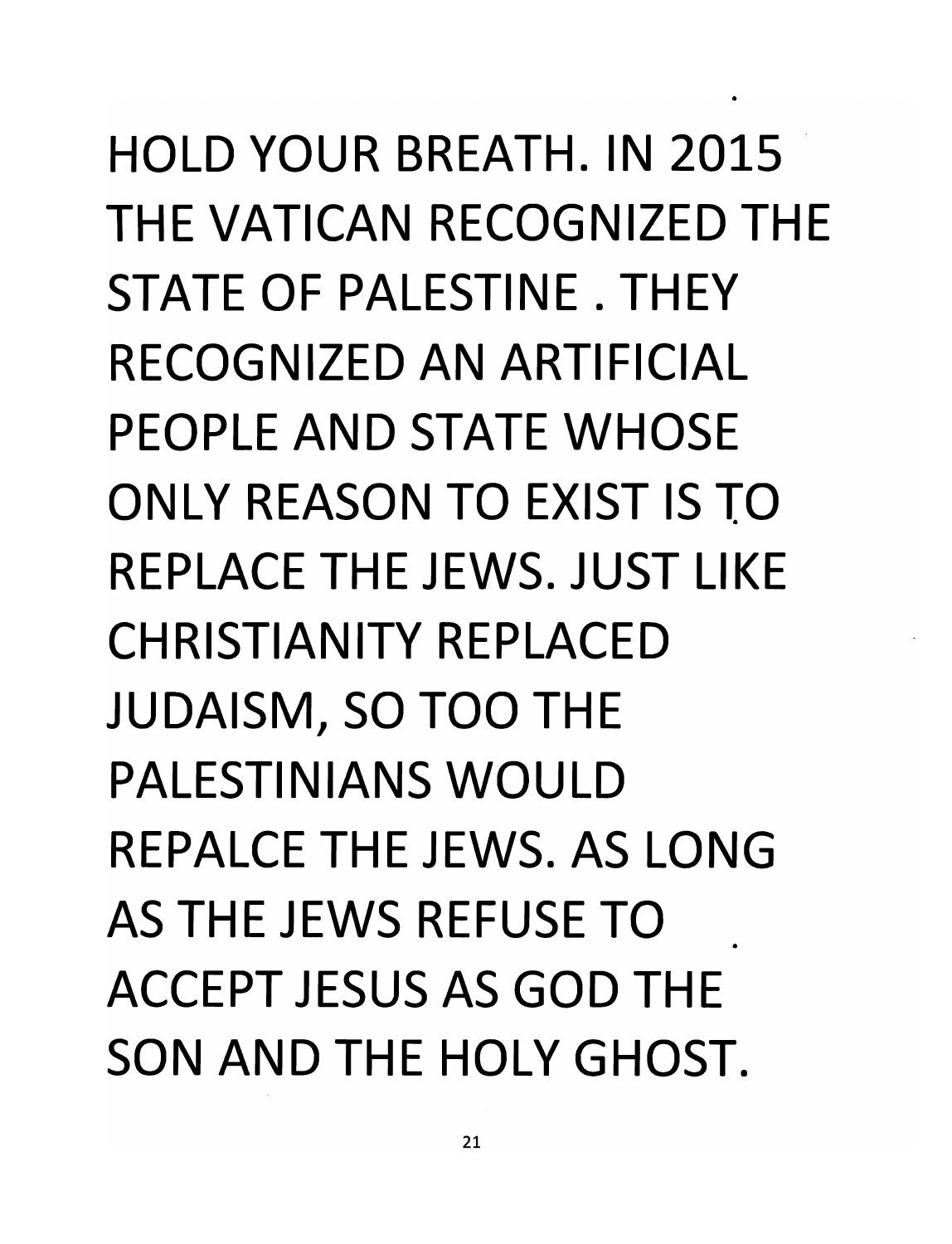THE VATICAN MANIPULATES HISTORY TO DENY THE JEWS GOD'S PROMISE OF THE LAND OF ISRAEL HISTORICAL JUDEA SAMARIA GOLAN GAZA AND THE OLD CITY OF JERUSALEM. THUS THE CATHOLIC CHURCH AS WELL AS THE PROTESTANT **CHURCHES STUBBORNLY** RETAIN THEIR OLD ANTI SEMITISM ;BUT UNDER THE GUISE OF JUSTICE FOR THE PALESTINIANS.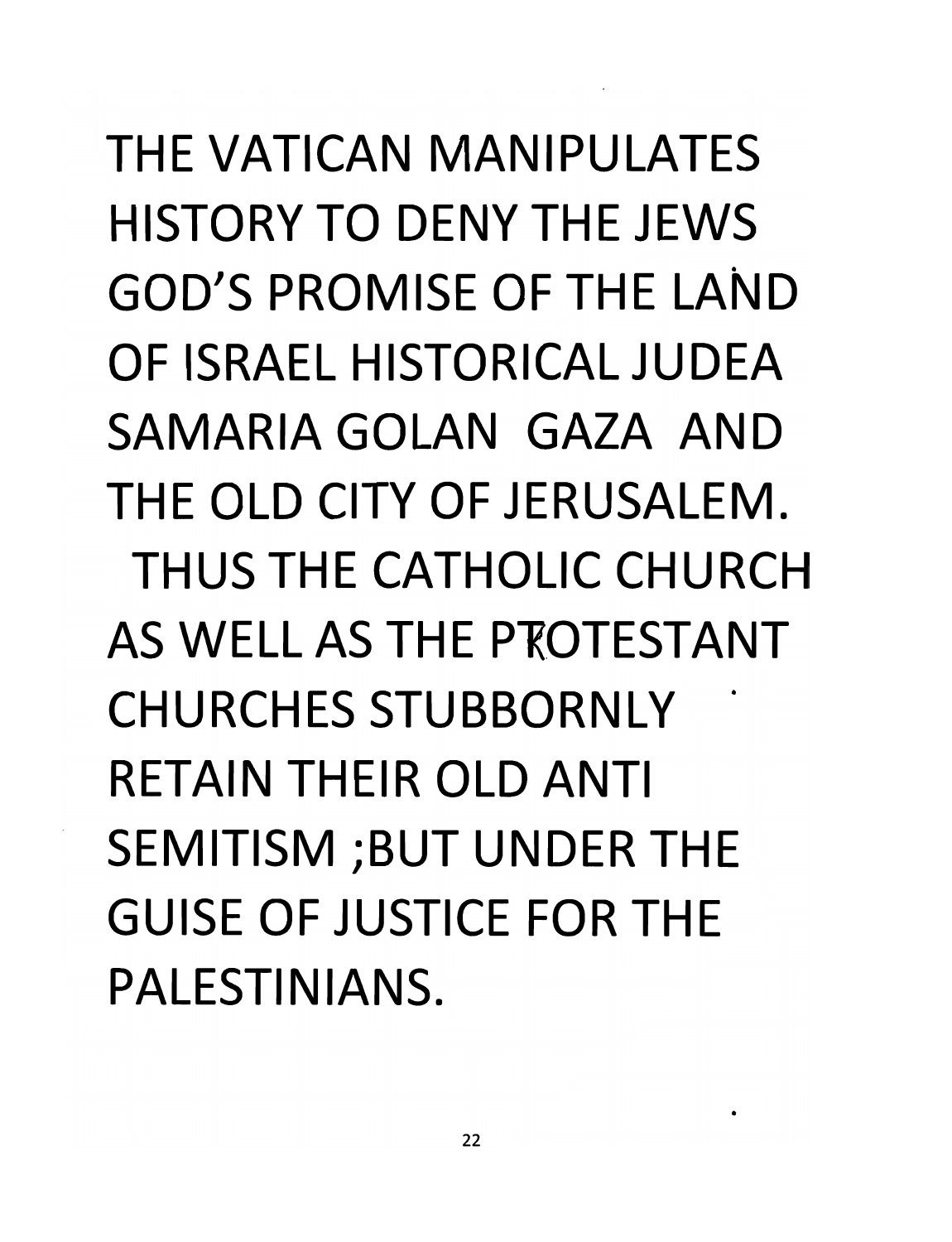THE CANARDS THAT JEWS USE CHRISTIAN BLOOD TO BAKE MATZOS WAS USED IN 1907 TO ACCUSE A JEW BEILIN IN 1907 IN RUSSIA. THIS CANARD WAS A RESURRECTION OF THE OLD CANARD THAT JEWS KILLED JESUS. THAT JEWS ARE RESPONSIBLE FOR JESUS'S DEATH. NEVER MIND THAT THE CRUCIFIXION OCCURRED 130 YEARS AFTER THE 2<sup>ND</sup> TFMPLF WAS DESTROYED. NO JEWS WERE PERMITTED TO COME TO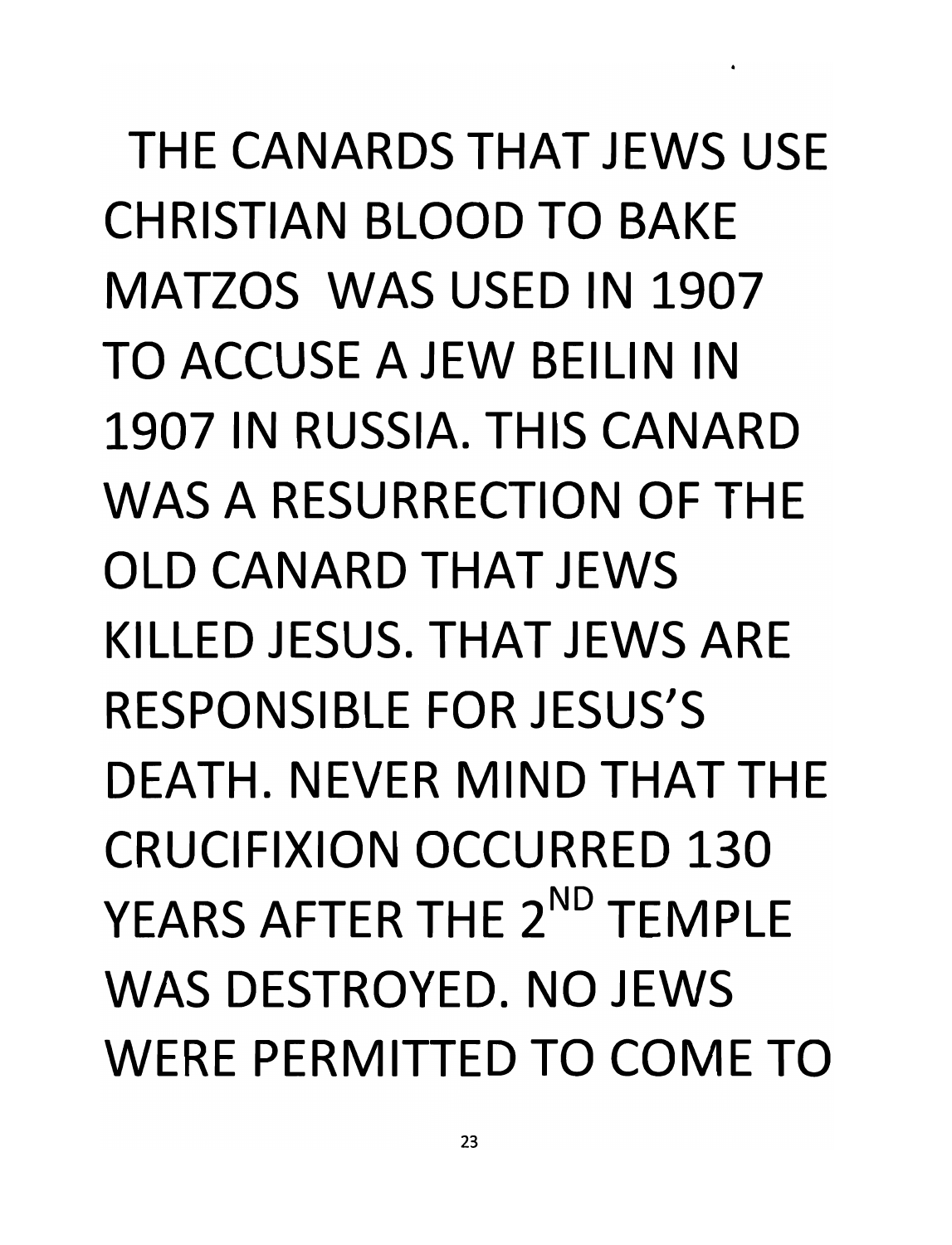JERUSALEM. NEVERTHELESS JEWS ARE BLAMED. BLOOD LIBELS WERE COMMON DURING THE MIDDLE AGES. PASSION PLAYS DURING OR BEFORE EASTER THAT EMBELLISHED THE CRUCIFIXION STORY ENFLAMED THE MOBS TO KILL JEWS. HUNDREDS OF THOUSANDS OF JEWS WERE KILLED BY MOBS FED THE CANARDS THAT JEWS ARE GUILTY OF KILLING AND USING CHRISTIAN BLOOD TO BAKE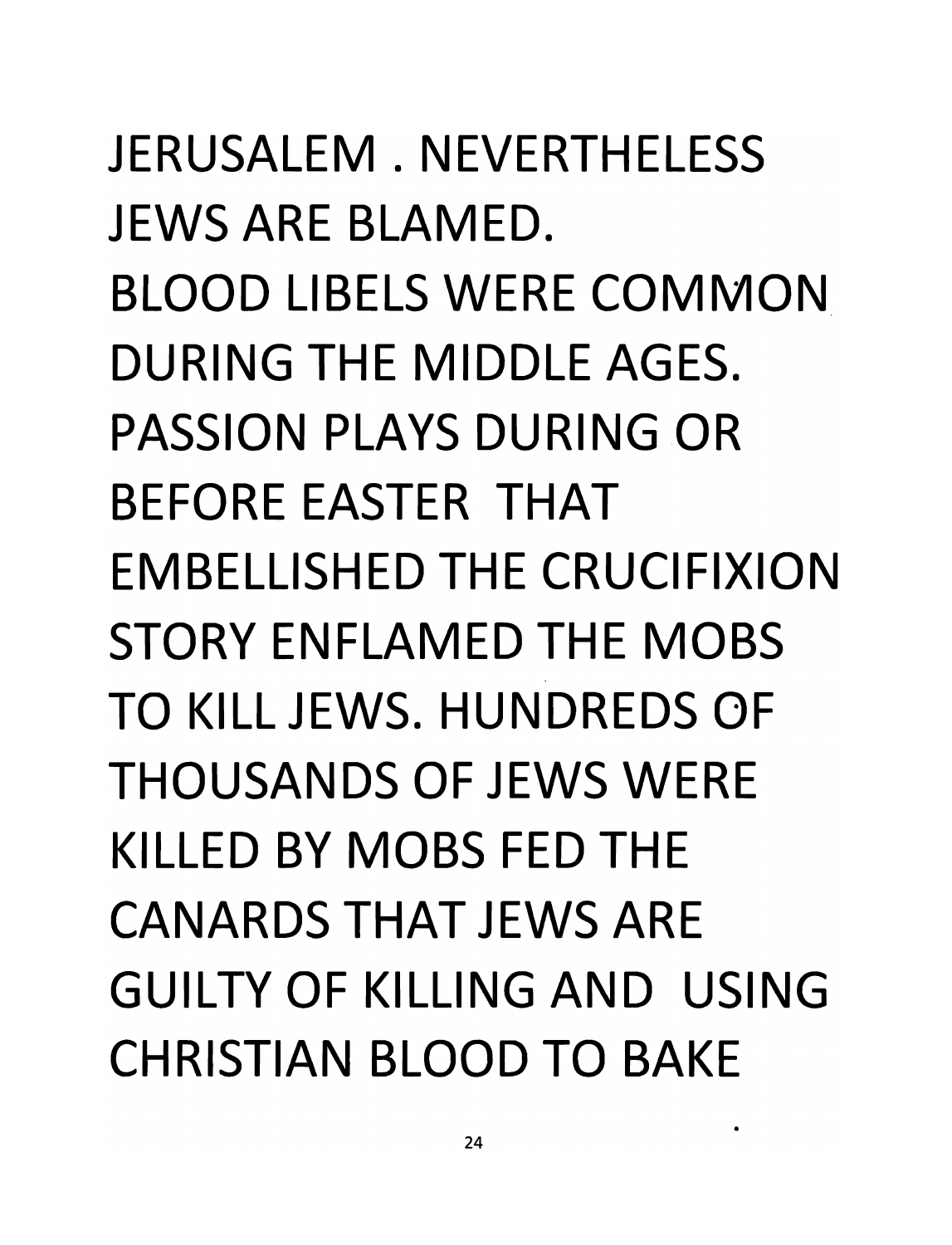### MATZOHS. DURING THE MIDDLE AGES WHEN THERE WAS A PLAGUE JEWS WERE BLAMED AND MASSACRED THAT THEY POISONED THE WELLS. JEWS AND JUDAISM WERE SLANDERED BY EVERYONE. EVEN DURING THE RENAISSANCE ANTI SEMITISM WAS ACCEPTED AS THE NORM.

•

THE MOST INTELLECTUAL· NON JEWS SLANDERED JEWS AND JUDAISM.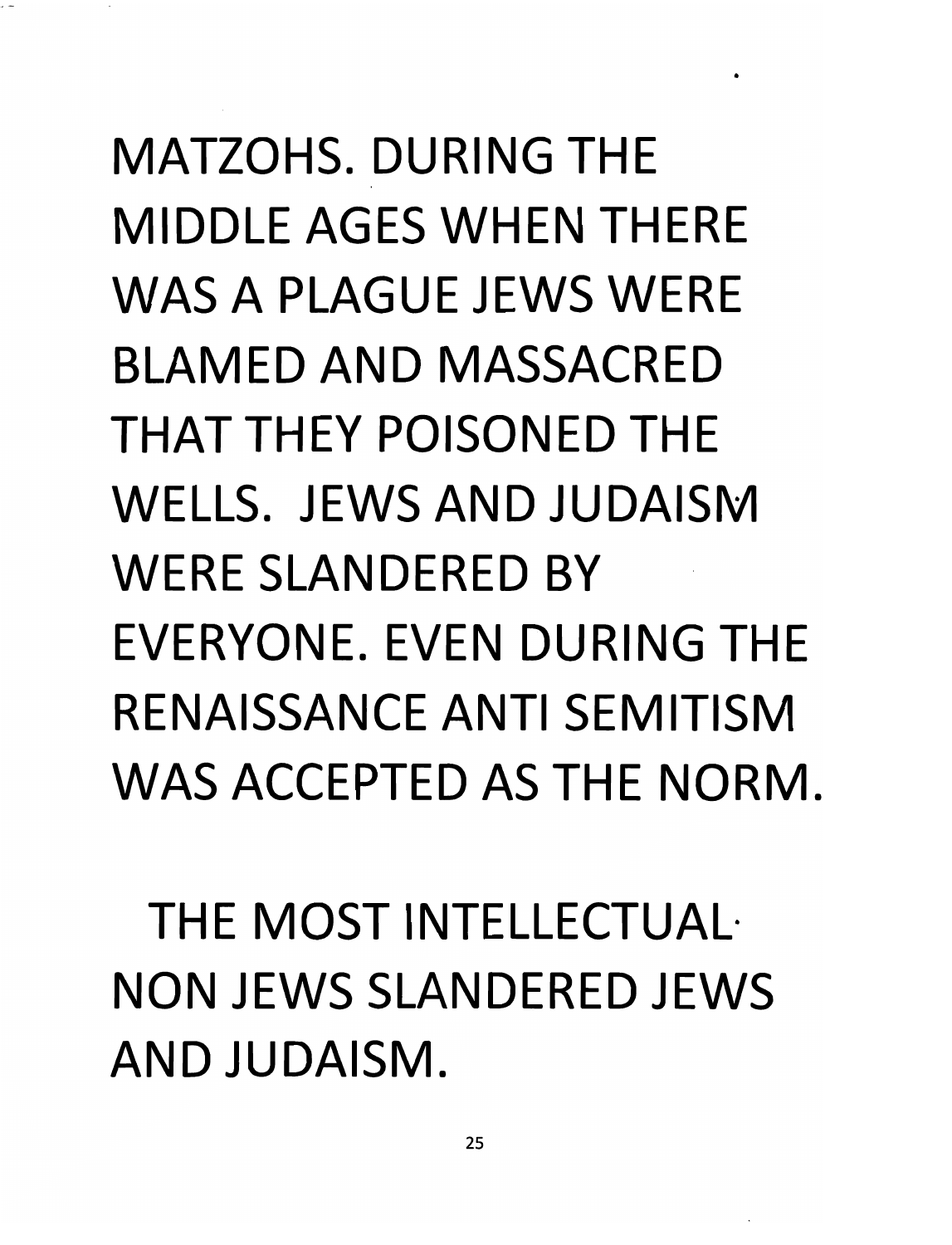THUS IF CERTAIN JEWS RETALIATED MODERN ANTI SEMITES HOLD UP THEIR STUPIDITY IN INSULTING JESUS AND NON JEWS AS PROOF THAT ALL JEWS AND JUDAISM ARE TO BLAME.

ONCE AGAIN I REPEAT JUDAISM IS 1 ZILLION % AGAINST SU·CH UTTERANCES. SUCH WORDS AND BEHAVIOR CONTRADICT THE LETTER AND SPIRIT OF JUDAISM. SUCH INDIVIDUALS WHO VILLIFY JESUS AND NON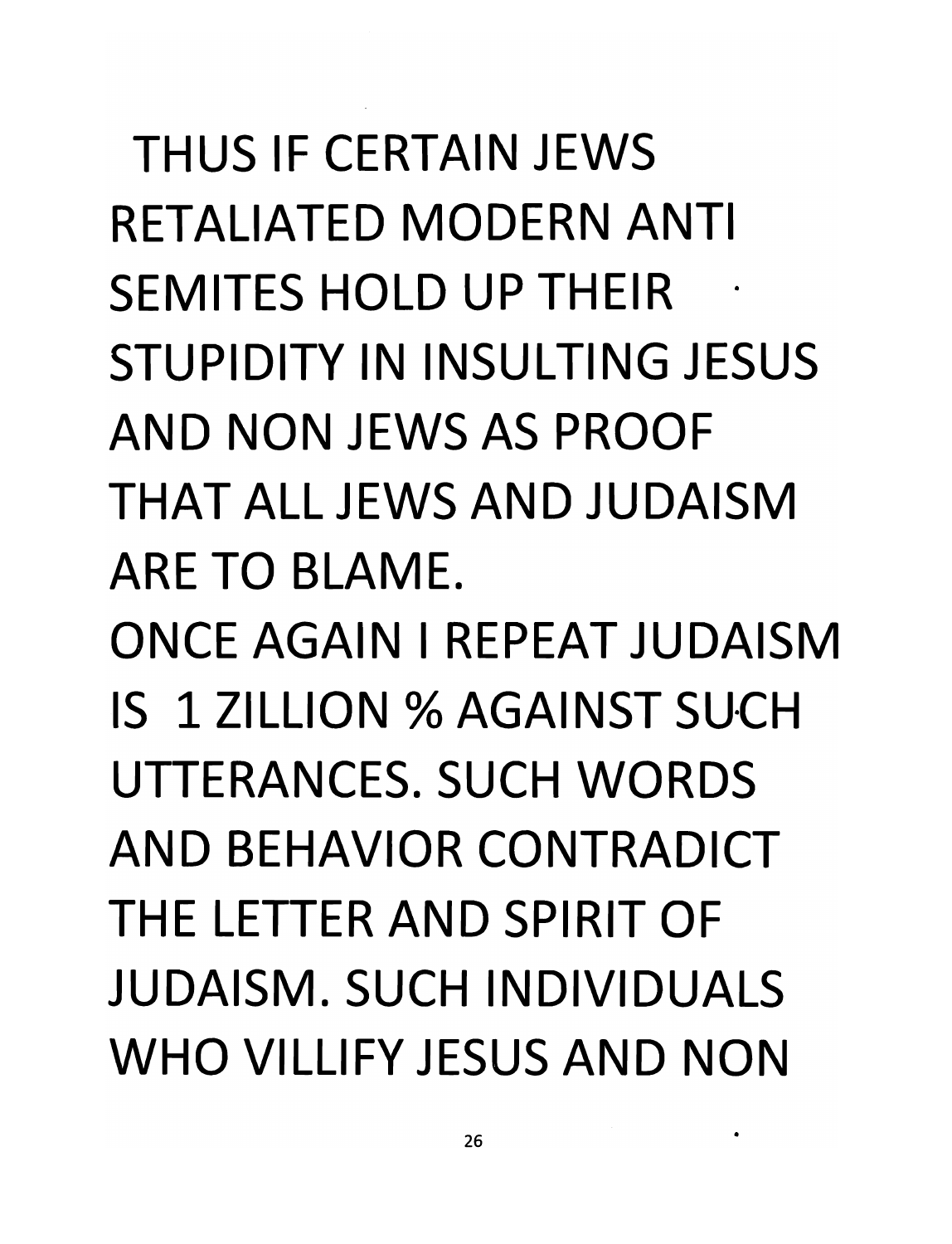JEWS ARE NOT PART OF THE JEWISH PEOPLE. JEWS AND JUDAISM ALWAYS WERE TOLERANT OF ALL RELIGIONS-ESPECIALALY CHRISTIANITY AND ISLAM THAT ARE CONSIDERED ABRAHAMITE MONOTHEISTIC RELIGIONS. THE VATICAN'S ACTION IN RECOGNIZING P ALESTINE AT THE EXPENSE OF JEWS AND SYMBOLICALLY SIGNALLING THAT THE VATICAN DOES NOT RECOGNIZE THE JEWS' RIGHT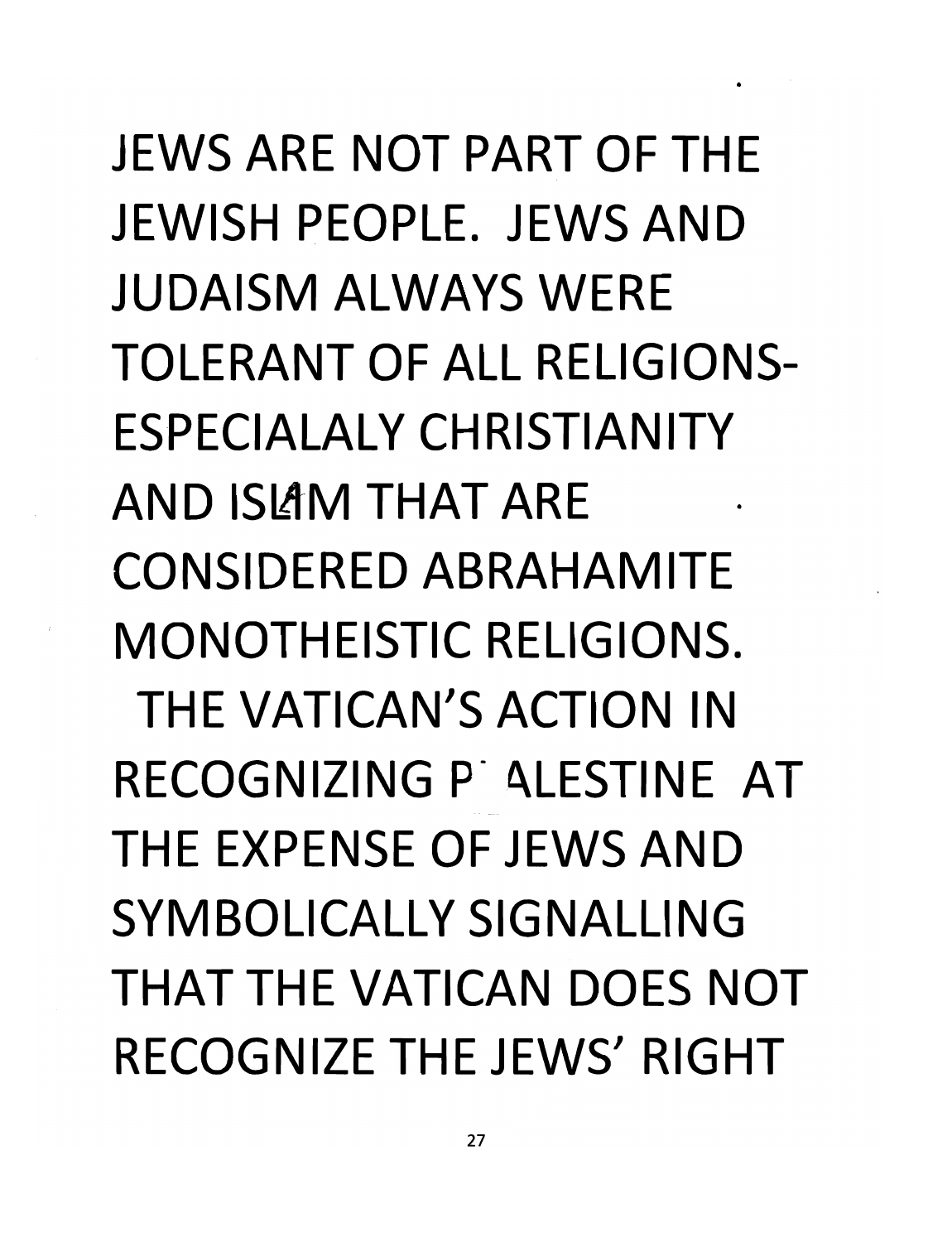TO HISTORICAL ISRAEL, THE VATICAN IS TURNING A BLIND EYE TO THE PERSECUTION AND MURDER OF CHRISTIANS BY MUSLIMS. ALL OVER THE **MIDDLE EAST** CHRISTIANS ARE BEING KILLED BY MUSLIMS DAILY. **CHRISTIANS ARE DISAPPEARING** • FROM ALL MULIM COUNTRIES. IN THE LAST 2 YEARS ISIS HAS TRAGETTED FOR SLAUGHTER CHRISTIANS,WHOM THEY BEHEAD IF THEY DO NOT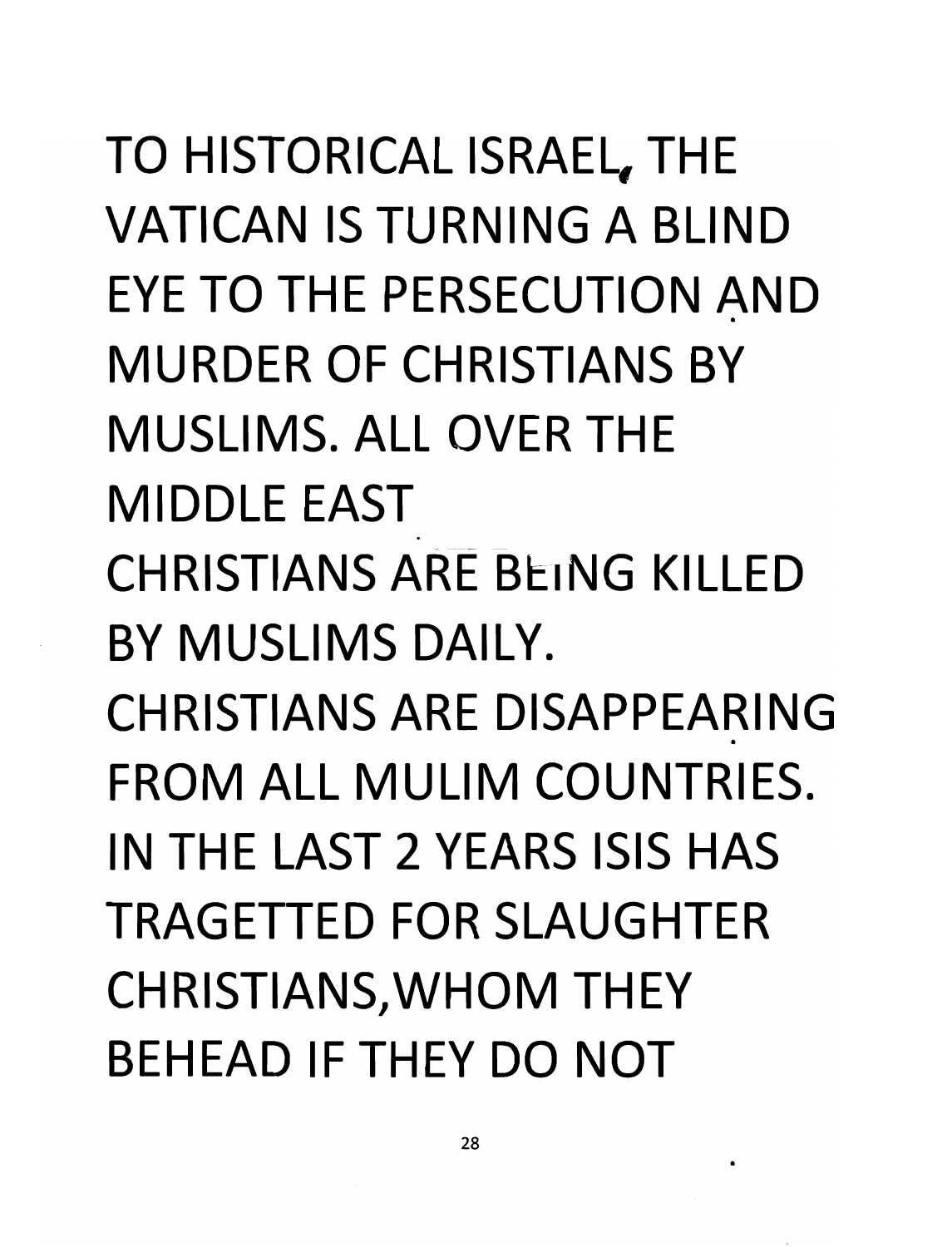RENONOUNCE CHRISTIANITY AND ADOPT THE EXTREME ISLIM OF ISIS. NO WHERE IN THE MIDDLE ESAT OTHER THAN THE JEWISH STATE OF ISREAL ARE CHRISTIANS SAFE A<sup>N</sup>D • FREE TO PRACTICE THEIR RELIGION.POPE FRANCIS AND THE VATICAN HAVE A BLIND SPOT TO REALITY WHEN IT COMES TO THEIR 2000 YEAR ANTISEMITISM AND HATRED • OF THE JEW AND JUPAISM. IT APPEARS THAT GOD IS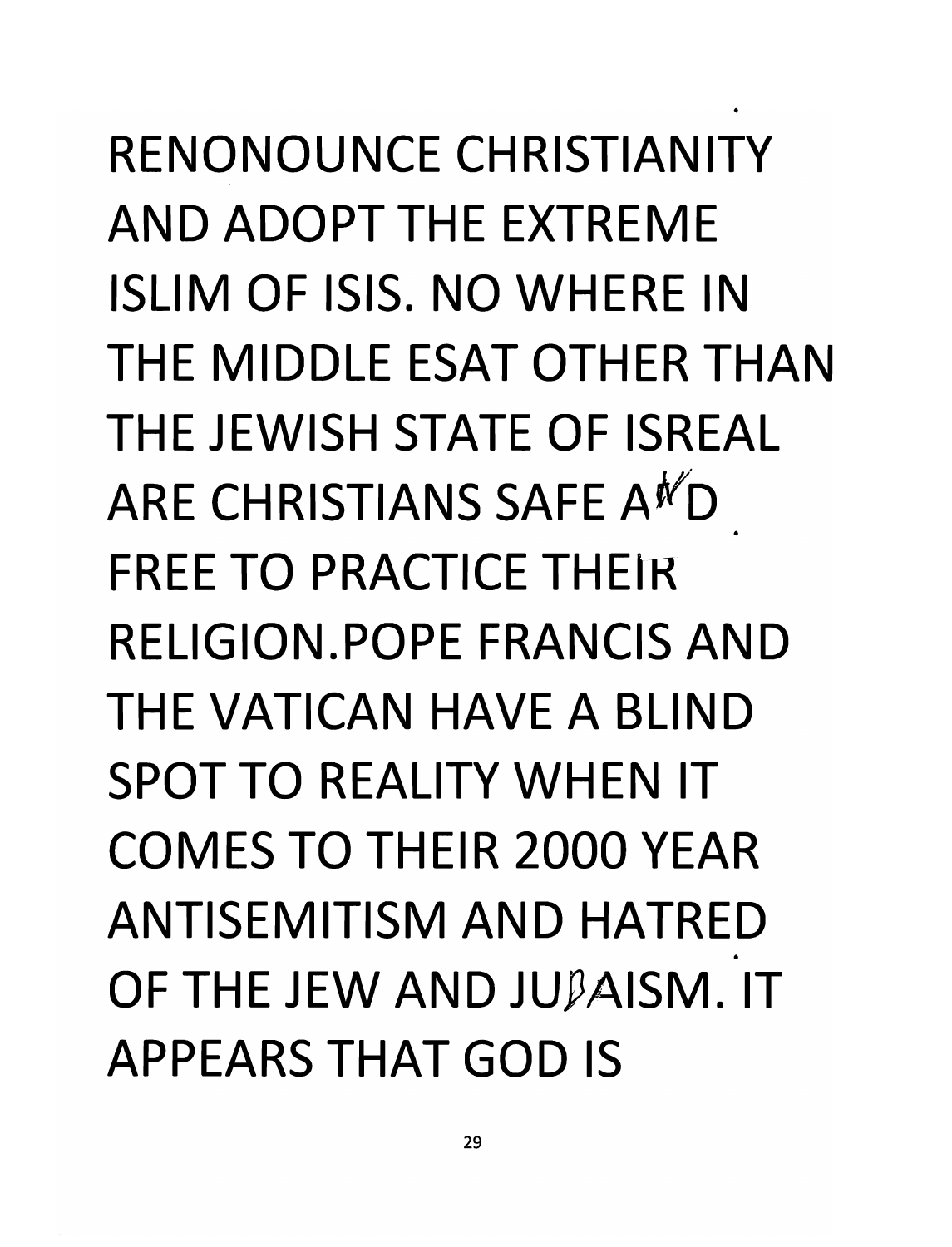PERFORMING AN OTHER MIRACLE TO OPEN THE EYES OF THOSE CHRISTIANS WHO WILLFULLY WANT TO SHUT THEM AND NOT SEE REALITY. THE MORE CHRISTIANS HATE THE JEW AND EXPRESS THEIR VENOM TO THE JEW AND THE JEW'S STATE THE MORE **CHRISTIANS ARE HATED** ROBBED RAfED AND KILLED BY **MUSLIMS.** 

IT IS MANDATORY FOR JEWS TO UNITE. THE LEFT THE RIGHT

-